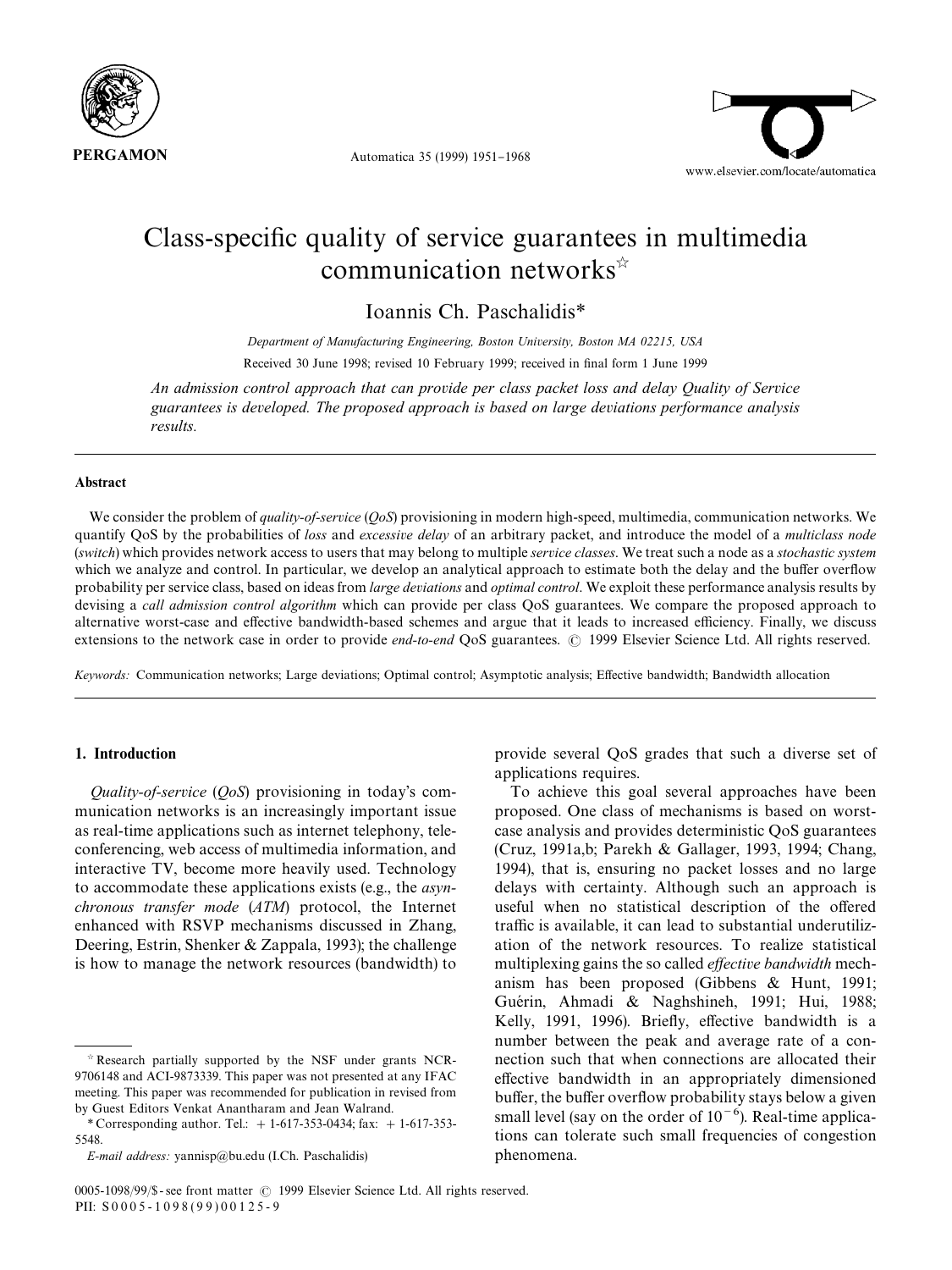The effective bandwidth is a single class scheme: all connections are multiplexed into one buffer and, thus, they face the same QoS. Our objective in this paper is to provide class-specific QoS guarantees. We quantify QoS by the *probability of excessive delays* and the *loss probability*. It is desirable to keep them at very small levels (e.g., on the order of  $10^{-6}$ ). Determining such probabilities for non-trivial traffic models is a particularly hard problem, thus, it is natural to focus on asymptotic regimes and determine their exponential decay rate. To this end, *large deviations* theory (see Bucklew, 1990; Dembo & Zeitouni, 1993; Shwartz & Weiss, 1995) will be our main analytical tool.

We will introduce the model of a *multiclass node* (*switch*) where users belonging to multiple service classes request to be connected. A *service class* is characterized by the statistical properties of the incoming traffic (distribution of the stochastic process modeling the traffic) and by the QoS requirements. Different types of traffic (i.e., voice, video, data, etc.) have different statistical properties, and in addition they may have distinct QoS requirements (e.g., video may need more stringent QoS requirements than voice), thus, they belong to different service classes. Moreover, sessions carrying the same type of traffic may belong to different service classes if they have different OoS requirements (e.g., we can consider a situation where we want to support both high- and lowquality video).

We formulate the large deviations problem of obtaining the tails of loss and delay probabilities for each class as a deterministic *optimal control* problem which we explicitly solve. We obtain "full" (i.e., asymptotically tight) large deviations results for the special case of two service classes. The more general multiclass case appears to be much harder; we provide approximations and evidence that they are fairly accurate. We exploit the performance analysis results by devising an admission control procedure that provides class-specific QoS guarantees. The admission controller tries to fully utilize the available bandwidth by investigating different bandwidth allocation policies (within a certain parametric class of policies) among service classes and denies admission only when there is no feasible allocation that guarantees QoS to *all* connected calls. We compare our approach to alternative worst-case and effective bandwidth schemes and show that it leads to more efficient use of the bandwidth resources.

Large deviations techniques have recently been applied to a variety of problems in telecommunications (see the survey paper by Weiss, 1995). The problem of estimating tail probabilities of rare events in a single-class queue has received extensive attention in the literature (Courcoubetis & Weber, 1995a; de Veciana & Walrand, 1995; Elwalid & Mitra, 1993; Gibbens & Hunt, 1991; Glynn & Whitt, 1994; Hui, 1988; Kelly, 1991; Kesidis, Walrand & Chang, 1993; Tse, Gallager & Tsitsiklis, 1995). The

extension of these ideas to multiclass queues and networks appears to be a rather challenging problem and a very active area of research. In a multiclass setting, although some performance analysis results which estimate or approximate the asymptotic decay rates of buffer overflow probabilities have been obtained (Bertsimas, Paschalidis & Tsitsiklis, 1997, 1998a; Courcoubetis & Weber, 1995b; de Veciana & Kesidis, 1995; O'Connell, 1995; Zhang, 1997; Zhang, Towsley & Kurose, 1995), the implications to delay have not been considered and the applications to admission control not thoroughly investigated. Zhang, Liu, Kurose and Towsley (1997) consider the multiclass case using approximate performance analysis results which leaves room for substantial increase in efficiency.

Among the main contributions of the work in this paper we consider:

- The multiclass character of the analytical results and the admission control algorithm. As we demonstrate, the advantage is that each service class is allocated the capacity required by its QoS specifications which include both a measure of loss and one of delay. It allows, for instance, class 1 traffic to suffer less delay with a larger loss probability than class 2 traffic, something that can not be achieved with neither single class nor priority schemes (e.g., as in Elwalid & Mitra, 1995).
- $\bullet$  The optimal control formulation of the calculation of the congestion probabilities. An advantage of this approach is that the optimal control solution also provides a complete characterization of the *most likely* way that congestion builds up, allowing us to acquire an intuitive understanding of the chain of events that lead to congestion.
- The handling of stochastic service capacities (in contrast to most of the work in the literature which focuses on deterministic capacity). As we elaborate in Section 3, this allows us to handle more sophisticated scheduling disciplines for allocating bandwidth among service classes.
- $\bullet$  The interplay between admission control and scheduling. As it will become evident in Section 7, the proposed admission controller provides the input to the bandwidth allocation scheduler, which adjusts its parameters to accommodate the current load.

On the organization of this paper, we start in Section 2 with some preliminaries on large deviations. In Section 3 we introduce our model and formally define the problem. In Sections 4 and 5 we analytically obtain asymptotics for the loss and delay probabilities in the two-class case. In Section 6 we develop extensions to the multiclass case and refinements of the large deviations asymptotics. In Section 7 we use these results to develop the call admission control algorithm; we compare it with alternative schemes via illustrative examples. In Section 8 we discuss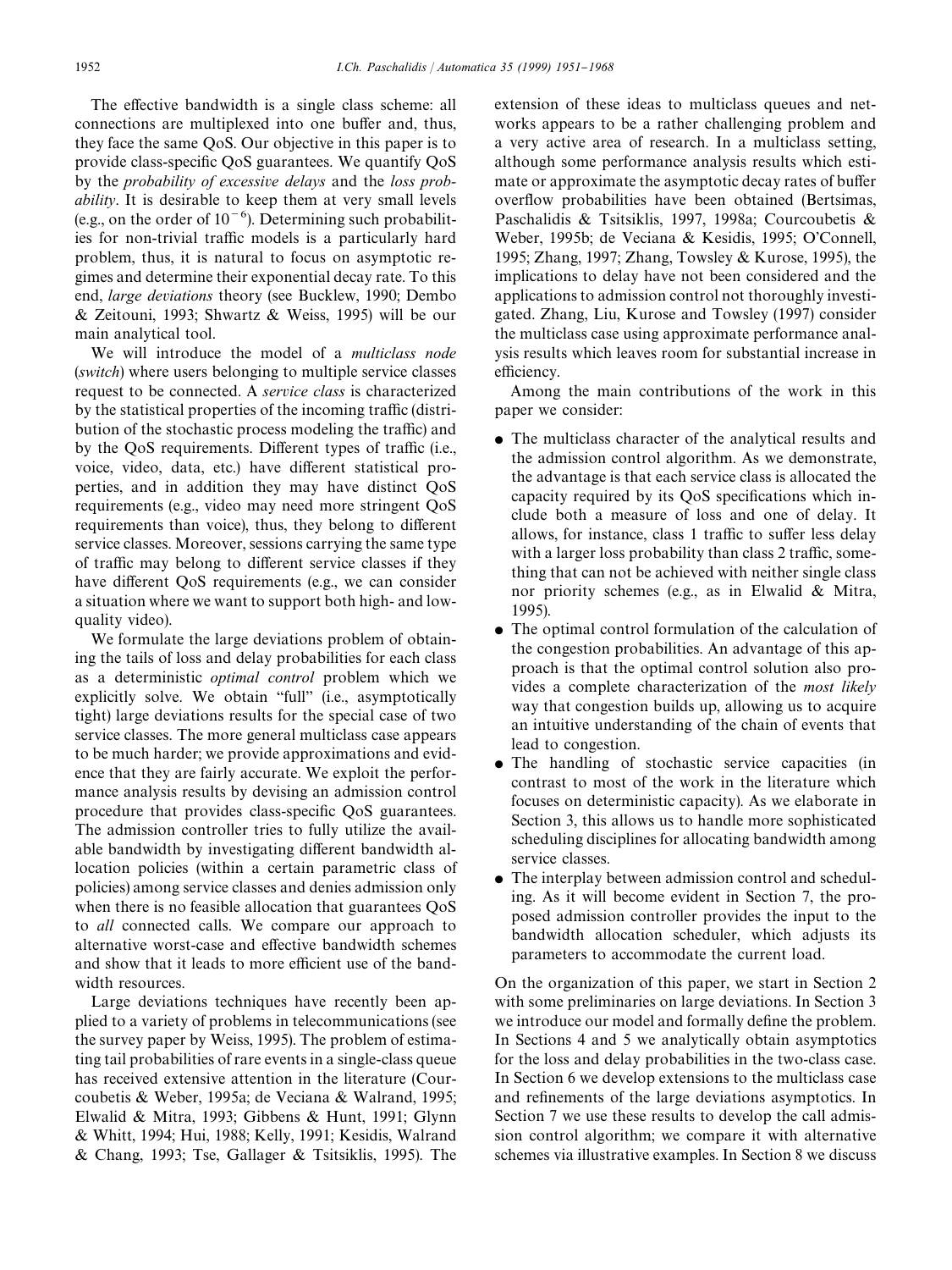extensions to the network case and indicate how these results can be applied to provide *end-to-end* QoS guarantees. Finally, in Section 9, we include some concluding remarks.

# 2. Preliminaries

In the form of background on large deviations and to establish some of our notation, we first review some basic results. Consider a sequence of i.i.d. random variables  $X_i$ ,  $i \geq 1$ , with mean  $\mathbf{E}[X_1] = \overline{X}$ . The strong law of large numbers asserts that  $\sum_{i=1}^{n} X_i/n$  converges to  $\overline{X}$ , as  $n \rightarrow \infty$ , with probability one (w.p.1). Thus, for large *n* the event  $\sum_{i=1}^{n} X_i \ge na$ , where  $a > \overline{X}$ , (or  $\sum_{i=1}^{n} X_i \le na$ , for  $a < \overline{X}$  is a rare event. In particular, its probability behaves as  $e^{-nr(a)}$ , as  $n \to \infty$ , where the function  $r(\cdot)$ determines the rate at which the probability of this event is diminishing. Cramér's (1938) theorem determines  $r(\cdot)$ , and is considered the first large deviations statement.

Consider next a sequence  $\{S_1, S_2, ...\}$  of random variables, with values in  $\mathbb R$  and define

$$
\Lambda_n(\theta) \stackrel{\triangle}{=} \frac{1}{n} \log \mathbf{E}[\mathrm{e}^{\theta S_n}].
$$

For the applications that we have in mind,  $S_n$  is a partial sum process. Namely,  $S_n = \sum_{i=1}^n X_i$ , where  $X_i$ ,  $i \ge 1$ , are identically distributed, possibly *dependent* random variables. We will be making the following assumption.

# Assumption A.

(1) The limit

$$
\Lambda(\theta) \triangleq \lim_{n \to \infty} \Lambda_n(\theta) = \lim_{n \to \infty} \frac{1}{n} \log \mathbb{E}[e^{\theta S_n}],
$$

exists for all  $\theta$ , where  $\pm \infty$  are allowed both as elements of the sequence  $\Lambda_n(\theta)$  and as limit points.

- (2) The origin is in the interior of the domain  $D_{\Lambda} \triangleq {\theta | \Lambda(\theta) < \infty }$  of  $\Lambda(\theta)$ .
- (3)  $\Lambda(\theta)$  is differentiable in the interior of  $D_{\Lambda}$  and the derivative tends to infinity as  $\theta$  approaches the boundary of  $D_A$ .
- (4)  $\Lambda(\theta)$  is lower semicontinuous, i.e.,  $\liminf_{\theta_n \to \theta} \Lambda(\theta_n) \ge$  $\Lambda(\theta)$ , for all  $\theta$ .

Let us define

$$
\Lambda^*(a) \stackrel{\triangle}{=} \sup_{\theta} (\theta a - \Lambda(\theta)),\tag{1}
$$

which is the Legendre transform of  $\Lambda(\cdot)$ .  $\Lambda(\cdot)$  and  $\Lambda^*(\cdot)$ are convex duals (see Rockafellar, 1970), namely, along with  $(1)$ , it also holds

$$
\Lambda(\theta) = \sup_{a} (\theta a - \Lambda^*(a)).
$$
\n(2)

The function  $\Lambda^*(\cdot)$  is convex and lower semicontinuous (see Dembo & Zeitouni, 1993).

Gärtner (1977) and Ellis (1984) have extended Cramér's theorem to cover autocorrelated processes. In particular, under Assumption A, the Gärtner-Ellis Theorem (see Bucklew, 1990; Dembo & Zeitouni, 1993) establishes that  $\{S_n\}$  satisfies a *large deviations principle* (*LDP*) with *rate function*  $\Lambda^*(\cdot)$ . More specifically, this theorem intuitively asserts that for large enough *n* and for small  $\varepsilon > 0$ ,

$$
\mathbf{P}[S_n \in (na - n\varepsilon, na + n\varepsilon)] \sim e^{-n\Lambda^*(a)}.
$$

A stronger concept than the LDP for the partial sum random *variable*  $S_n \in \mathbb{R}$ , is the LDP for the partial sum *process* (to be referred as *Sample path LDP*)

$$
S_n(t) = \frac{1}{n} \sum_{i=1}^{\lfloor nt \rfloor} X_i, \quad t \in [0,1].
$$

In a key paper Dembo & Zajic (1995) under certain mild mixing conditions on the stationary sequence  $\{X_i; i \geq 1\}$ , establish an LDP for the process  $S_n(\cdot)$  in  $D[0,1]$  (right continuous functions with left limits) equipped with the supremum norm topology. In the spirit of the sample path LDP, we will be assuming the following.

**Assumption B.** For all  $m \in \mathbb{N}$ , for every  $\varepsilon_1, \varepsilon_2 > 0$ , and for every scalars  $a_0, \ldots, a_{m-1}$ , there exists  $M > 0$  such that for all  $n \geq M$  and all  $k_0, \ldots, k_m$  with  $1 = k_0 \leq k_1 \leq \cdots$  $\leq k_m = n$ ,

$$
e^{-(n\epsilon_2 + \sum_{i=0}^{m-1} (k_{i+1} - k_i)\Lambda^*(a_i))}
$$
  
\n
$$
\leq P[|S_{k_{i+1}} - S_{k_i} - (k_{i+1} - k_i)a_i| \leq \epsilon_1 n, i = 0, ..., m-1].
$$
\n(3)

A detailed discussion of this Assumption, and the technical conditions under which it is satisfied can be found in Dembo and Zajic (1995). Intuitively, Assumption B deals with the probability of sample paths that are constrained to be within a tube around a "polygonal" path made up with linear segments of slopes  $a_0, \ldots, a_{m-1}$ . We will also be making the following assumption, which can be viewed as the "convex dual analog" of Assumption B.

**Assumption** C. For all  $m \in \mathbb{N}$  there exists  $M > 0$ and a function  $\Gamma(\cdot)$  with  $0 \leq \Gamma(y) < \infty$ , for all  $y > 0$ , such that for all  $n \geq M$  and all  $k_0, \ldots, k_m$  with  $1 = k_0 \le k_1 \le \cdots \le k_m = n,$ 

$$
\mathbf{E}[e^{\theta \cdot z}] \le \exp\bigg\{\sum_{j=1}^{m} \left[ (k_j - k_{j-1}) \Lambda(\theta_j) + \Gamma(\theta_j) \right] \bigg\},\tag{4}
$$

where  $\theta = (\theta_1, \dots, \theta_m)$  and  $\mathbf{Z} = (S_{k_0}, S_{k_2} - S_{k_1}, \dots, S_{k_m})$  $S_{k_m} - S_{k_{m-1}}$ .

In Chang (1995) a uniform bounding condition is given under which Assumptions  $B$  and  $C$  are satisfied. It is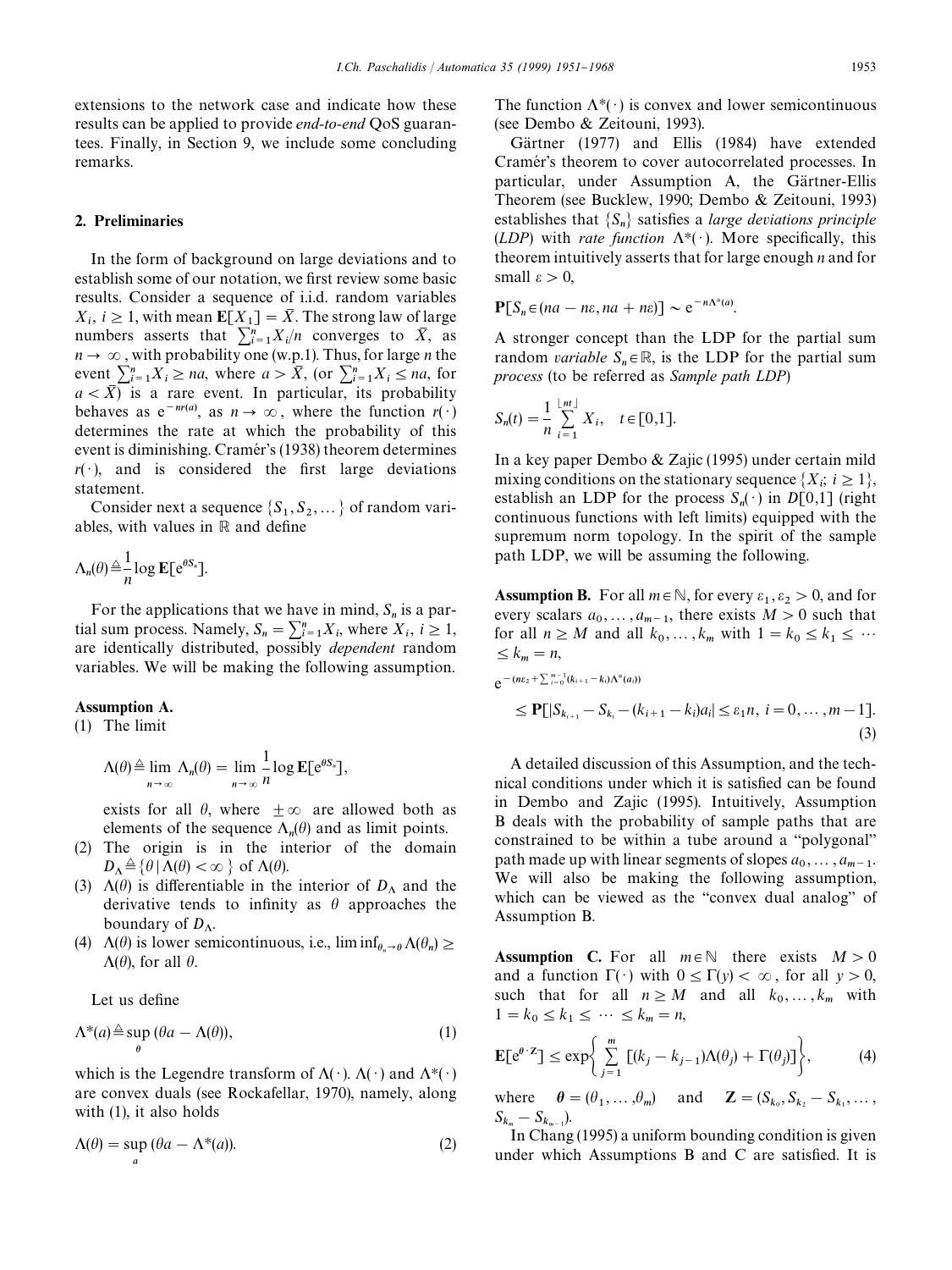verified that the set of processes satisfying these assumptions is large enough to include renewal, Markovmodulated, and stationary processes with mild mixing conditions. Such processes can model "burstiness" and are commonly used in modeling the input traffic to communication networks.

On a notational remark, in the rest of the paper we will be denoting by  $\Lambda_X(\cdot)$  and  $\Lambda_X^*(\cdot)$  the limiting log-moment generating function and the large deviations rate function, respectively, of the process *X*. We will also be denoting by  $S_{i,j}^X \triangleq \sum_{k=i}^j X_k, i \leq j$ , the partial sums of the random sequence  $\{\overrightarrow{X}_i; i \in \mathbb{Z}\}.$ 

## 3. The multiclass model and the GPS policy

Consider the architecture of Fig. 1 which accommodates *M* service classes. Calls declare their service class and request to be connected to the system. We bundle together calls of the same service class, storing them in the same buffer, which allows us to treat them identically. The QoS they will receive depends on the buffer size and the amount of bandwidth allocated to the buffer (which is a function of the employed scheduling policy).

We adopt a discrete-time model where time is divided into time slots of equal length and the state of the system is observed at the beginning of each time slot. We let  $\tilde{A}_{i}^{j}$ , where  $i$  is in the set of integers  $\mathbb{Z}$ , denote the number of bits (or packets) generated by a single class *j* call  $(i = 1, \ldots, M)$  during time slot *i*. In fact, we do not need to distinguish between calls of the same class since we will use the same stochastic model for each of them. That is, we let  $N_j$  denote the number of admitted class *j* calls, and  $A_i^j$  the aggregate number of bits that enters buffer  $Q^j$ . We denote by  $U_j$  the size of buffer  $Q^j$ . All buffers share the same communication link which can accommodate  $B_i$  bits during the time slot *i*. We assume that the stochastic processes  $\{A_i^j; i \in \mathbb{Z}\}$  for  $j = 1, ..., M$ , and  $\{B_i; i \in \mathbb{Z}\}$ 



Fig. 1. A node with support for multiple service classes.

are stationary and mutually independent. However, we allow dependencies between the number of bits at different time slots in each process, which allows us to model bursty traffic.

We denote by  $L_i^j$  the queue length at the beginning of time slot *i* (without counting arrivals during this time slot) in buffer  $Q^j$ ,  $j = 1, ..., M$ . Let  $D_i^j$  be the correspond ing delay (the time an arbitrary class *j* bit spends in the buffer). Notice that both queue lengths and delays depend on the corresponding buffer size. As a general rule we will suppress this dependence in the notation, except in cases where we explicitly denote otherwise. We assume that the server (communication link) allocates its capacity between queues  $Q<sup>j</sup>$  according to a work-conserving policy (i.e., the server never stays idle when there is work in the system). For stability purposes we assume that for all *i*

$$
\mathbf{E}[B_i] > \sum_{j=1}^{M} \mathbf{E}[A_i^j]. \tag{5}
$$

We further assume that the arrival and service processes satisfy a LDP (Assumption A), as well as Assumptions B and C.

We employ the *generalized processor sharing* (GPS) policy which was proposed in Demers, Keshav and Shenker (1990) and further explored in Parekh and Gallager (1993, 1994). It possesses certain fairness properties which are desirable in the multimedia setting we are considering. According to this policy, the server allocates a fraction  $\phi_j \in [0,1]$  of its capacity to queue  $Q^j$ , where of course  $\sum_{j=1}^{M} \phi_j = 1$ . The policy is defined to be work-conserving, which implies that if one or more of the queues do not fully use the fraction of the capacity allocated to them, the excess is distributed to the remaining queues.

We are interested in devising an admission control algorithm which guarantees a desirable level of QoS. Let  $D_{\text{max}}^j$  be the desirable maximum allowed delay for class *j*, and let  $\delta_j$  be scalars such that for all  $j = 1, \dots, M$ 

$$
\mathbf{P}[L_{U_j}^j \ge U_j] < \delta_j,\tag{6}
$$

$$
\mathbf{P}[D_{U_j}^j \ge D_{\text{max}}^j] < \delta_j,\tag{7}
$$

where the subscript  $U_j$  explicitly denotes the dependence of queue lengths and delays on the buffer size. We will refer to  $D_{\text{max}}^j$  and  $\delta_j$  as *QoS parameters*, since they determine how well a particular class is treated.

To achieve this goal we will first estimate these congestion probabilities and then use the performance analysis results to develop the admission control algorithm. For analytical convenience, we will be approximating the loss probability in (6) with the level crossing probability  $P[L^j \ge U_j]$  in an infinite buffer system, where  $L^j$  denotes the corresponding queue length in that system. Kelly (1996) establishes that these two probabilities have the same asymptotic decay rate (same exponent). Similarly,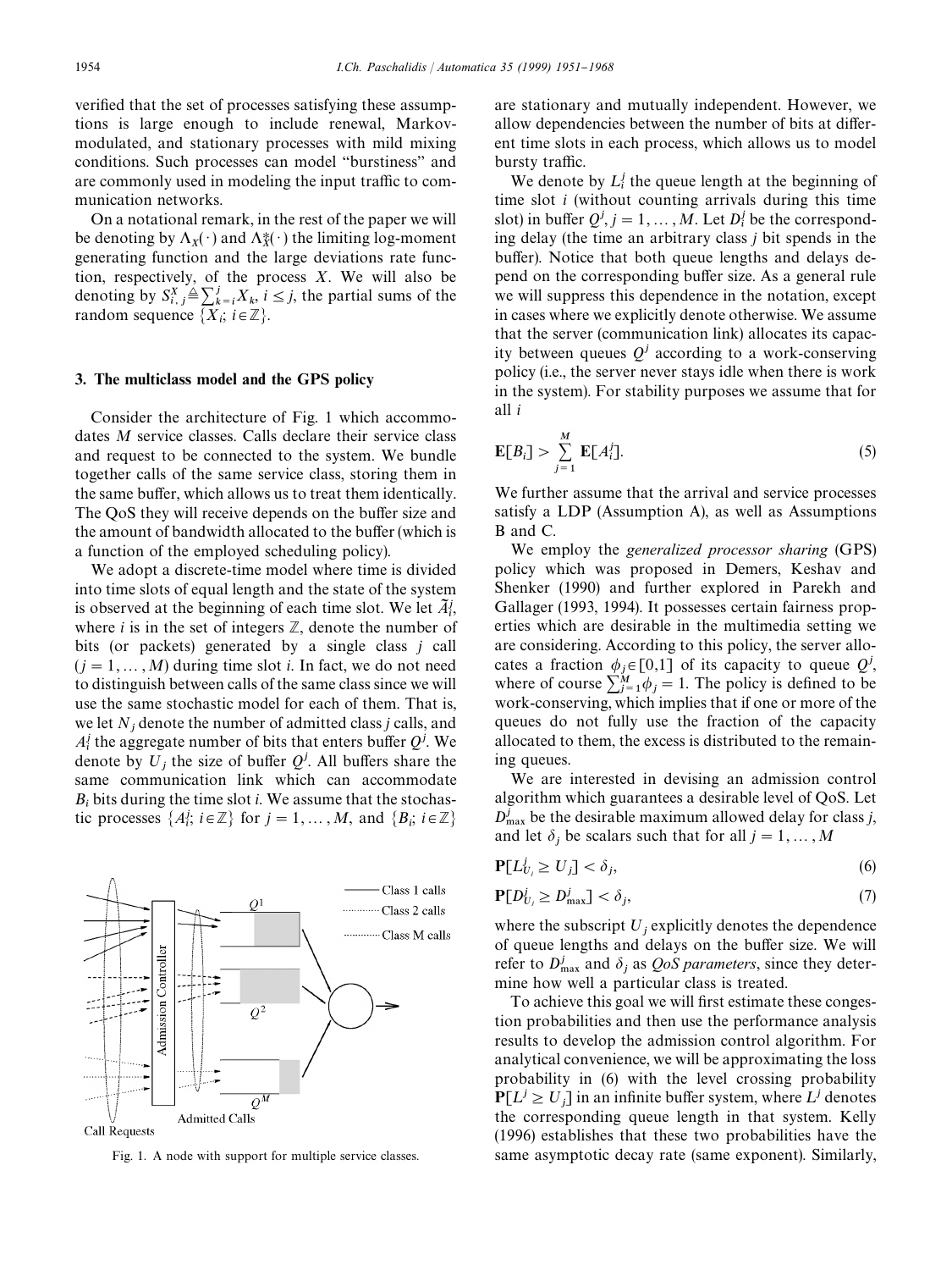we upper bound the delay probability in (7) with the one in the infinite buffer system.

Before we proceed with this agenda we make a short note on the usefulness of allowing the service process  ${B_i; i \in \mathbb{Z}}$  to be an arbitrary and autocorrelated stochas tic process. This has to be contrasted with most of the work in the literature that assumes a deterministic service capacity. Consider for example, the case where a deterministic server, with capacity *c* bits per time slot, accommodates some other high priority traffic (in addition to the traffic generated by the  $M$  service classes). Let  $\{H_i;\, i\!\in\!\mathbb{Z}\}$  denote the stochastic process characterizing this high priority traffic. Assuming that  $c > H_i$  w.p.1., we conclude that the capacity remaining for the *M* service classes  $\{c - H_i; i \in \mathbb{Z}\}\$  is also stochastic. Thus, the stochasticity of the service process allows the treatment of more complicated, than the GPS, service disciplines.

### 4. Two-class case: overflow probabilities

As we outlined in the Introduction, our main analytical results are for two-class systems  $(M = 2)$ . Results for the overflow probabilities in this case were obtained in Bertsimas et al. (1997) using the approach introduced in Bertsimas et al. (1998a); we will just restate them here for completeness. We will later present extensions and refinements in the general multiclass case. The next theorem summarizes the two-class overflow result and is from Bertsimas et al. (1997).

Theorem 1 (Over#ows, Bertsimas et al., 1997). *In the two-class system*, *under the GPS policy*, *assuming that the arrival and service processes satisfy Assumptions A-C*, *the steady-state queue length in the first buffer,*  $L^1$ *, satisfies* 

$$
\lim_{U \to \infty} \frac{1}{U} \log \mathbf{P}[L^1 \ge U] = -\theta_{L,1}^*,\tag{8}
$$

*where*  $\theta_{L,1}^*$  is given by

 $P[L^1 \geq U] \sim e^{-U\theta_{L,1}^*}.$ 

$$
\theta_{L,1}^* = \min \bigg[ \inf_{a > 0} \frac{1}{a} \Lambda_{\text{GPS},1}^{\text{I}_{\text{R}}} (a), \inf_{a > 0} \frac{1}{a} \Lambda_{\text{GPS},1}^{\text{II}_{\text{R}}} (a) \bigg],
$$

*and the functions*  $\Lambda_{\text{GPS},1}^{1*}(\cdot)$  *and*  $\Lambda_{\text{GPS},1}^{II*}(\cdot)$  *are defined as follows*:

$$
\Lambda_{\text{GPS},1}^{1*}(a) \triangleq \inf_{\substack{x_1 + x_2 - x_3 = a \\ x_2 \le \phi_2 x_3}} [\Lambda_A^*(x_1) + \Lambda_A^*(x_2) + \Lambda_B^*(x_3)], \quad (9)
$$

$$
\Lambda_{\text{GPS},1}^{\text{II}}(a) \triangleq \inf_{\substack{x_1 - \phi_1 x_3 = a \\ x_2 \ge \phi_2 x_3}} [\Lambda_A^* (x_1) + \Lambda_A^* (x_2) + \Lambda_B^* (x_3)]. \tag{10}
$$

Intuitively, the above theorem states that for large values of the buffer size U the queue length  $L^1$  behaves as

Next, we state an alternative expression for  $\theta_{L,1}^*$  (see Bertsimas et al., 1997 for a proof ), which may be more convenient in computations. Consider a convex function  $f(u)$  with the property  $f(0) = 0$ . We define the *largest root* of  $f(u)$  to be the solution of the optimization problem  $\sup_{u: f(u) < 0} u$ . If  $f(\cdot)$  has negative derivative at  $u = 0$ , there are two cases: either  $f(\cdot)$  has a single positive root or it stays below the horizontal axis  $u = 0$ , for all  $u > 0$ . In the latter case, we will say that  $f(\cdot)$  has a root at  $u = \infty$ .

**Theorem 2** (Bertsimas et al., 1997).  $\theta_{L,1}^*$  is the largest *positive root of the equation*

$$
\Lambda_{\text{GPS},1}(\theta) \triangleq \Lambda_{A^1}(\theta) + \inf_{0 \le u \le \theta} [\Lambda_{A^2}(\theta - u) + \Lambda_B(-\theta + \phi_2 u)]
$$
  
= 0. (11)

In addition to the exponent  $\theta_{L,1}^*$ , the analysis in Bertsimas et al. (1997) also characterizes the mostlikely ways (in the sense that they maximize the overflow probability) that overflow occurs. In particular, we distinguish two cases:

*Case* 1: Suppose  $\theta_{L,1}^* = \inf_a \Lambda_{\text{GPS},1}^{1*}(a)/a$  holds. Let  $a^* > 0$  be the optimal solution of this optimization problem. In this case, the first queue is building up linearly with rate  $a^*$ , during a period with duration  $U/a^*$ , up to an  $O(U)$  level. During the same time interval, the second queue stays at an  $o(U)$  level, and the empirical rates of the processes  $A^1$ ,  $A^2$  and *B*, are roughly equal to the optimal solution  $(x_1^*, x_2^*, x_3^*)$ , respectively, of the optimization problem appearing in the definition of  $\Lambda_{\text{GPS},1}^{1*}(a^*)$ (Eq. (9)).

*Case* 2: Suppose  $\theta_{L,1}^* = \inf_a \Lambda_{\text{GFS},1}^{\text{II}}(a)/a$  holds. Let  $a^* > 0$  be the optimal solution of this optimization problem. In this case, both queues are building up to an  $O(U)$ level. The first queue builds up linearly with rate  $a^*$ , during a period with duration  $U/a^*$ . During this period the empirical rates of the processes  $A^1$ ,  $A^2$  and *B*, are roughly equal to the optimal solution  $(x_1^*, x_2^*, x_3^*)$ , respectively, of the optimization problem appearing in the definition of  $\Lambda_{GPS,1}^{\text{II}\ast}(a^*)$  (Eq. (10)).

It is interesting to reflect at this point on the implications of this result on admission control. Consider an admission control mechanism for queue  $Q<sup>1</sup>$  designed to guarantee a desirable level of the overflow probability. A worst-case analysis as in Parekh and Gallager (1993) would conclude that the admission control mechanism has to be designed with the assumption that the second queue always uses a fraction  $\phi_2$  of the service capacity. In contrast, due to their probabilistic nature, our results suggest that a significant (statistical multiplexing) gain can be realized by not imposing this assumption. In the overflow mode described in Case 1 above, the second queue consumes less than the fraction  $\phi_2$  of the total service capacity, leaving the remaining capacity for the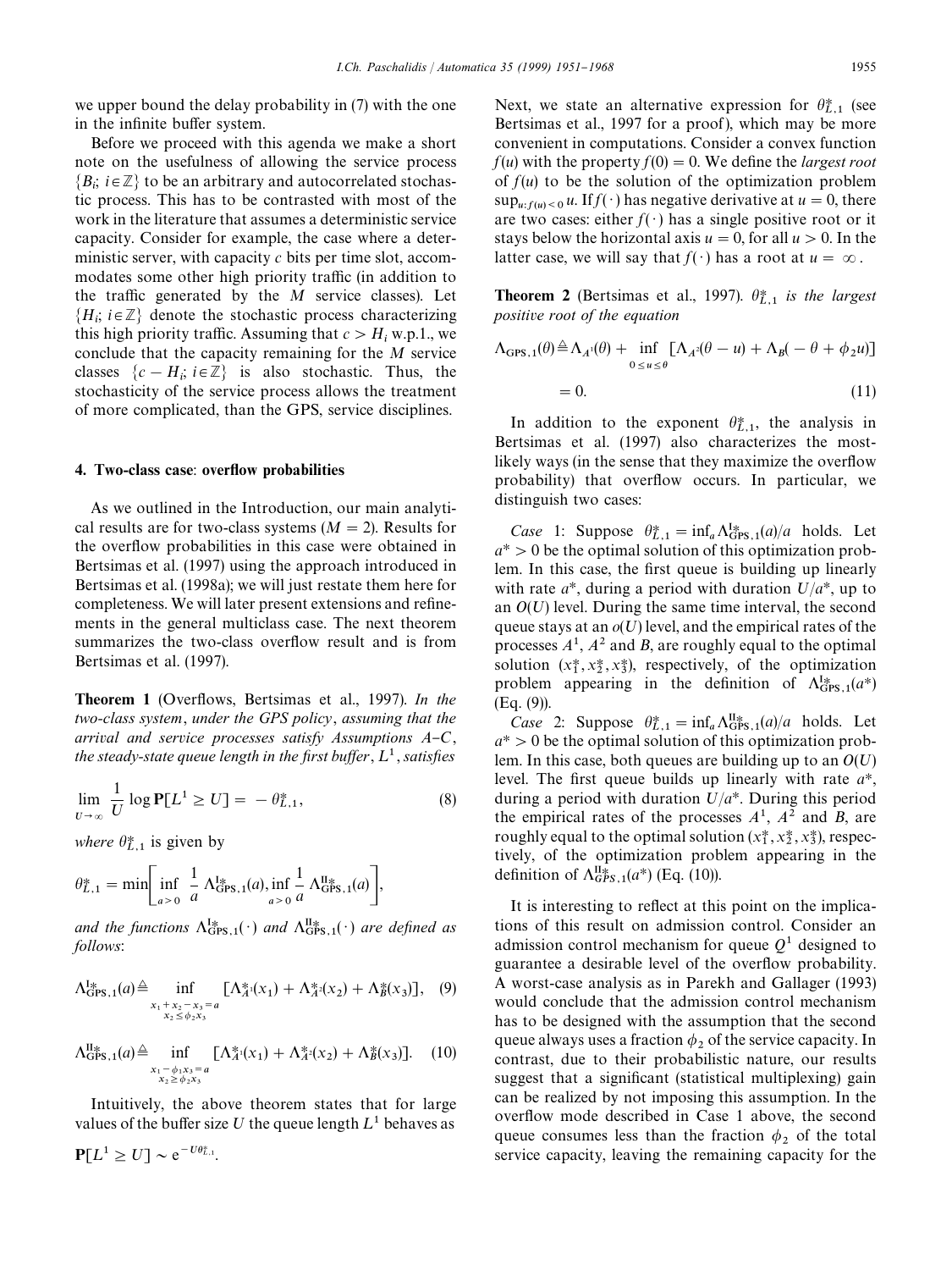first queue. This implies that additional class 1 connections can be accommodated without compromising the QoS. Even if the over#ow mode described in Case 2 above prevails, the overflow probability is explicitly calculated (in an exponential scale) and can be taken into account in the design of the admission control mechanism.

### 5. Two-class case: delay probabilities

We now turn our attention to the probability of large delays. We assume that the FCFS policy is implemented for customers of the same class. We first establish a general result for the delay that customers are facing in each of the queues  $Q^1$  and  $Q^2$ . Recall that  $D_i^1$  and  $D_i^2$  denote the sojourn time in the system of a virtual customer arriving at time *i* (we assume that the virtual customer arrives at the beginning of time slot *i* before any other customer arrives or departs at the same slot).

**Theorem 3.** Assuming that customers in queue  $Q^1$  are *served in the order they arrive* (*FCFS policy*), *for each*  $m \in \mathbb{N}_{+}$  *we have that* 

$$
\mathbf{P}[D_0^1 \ge m] = \mathbf{P}[L_m^1 \ge S_{0, m-1}^{A^1}].
$$

Proof. Consider a virtual customer arriving at the beginning of time slot 0 in  $Q^1$ . If  $D_0^1 \ge m$  then the customer should be in the system at time slot  $m - 1$ , and because  $Q<sup>1</sup>$  operates in a FCFS fashion, the queue length at time slot *m*, denoted by  $L_m^1$  (recall that this does not includes arrivals and departures during time slot *m*), should include all the arrivals after the virtual customer. Thus,  $D_0^1 \ge m$  implies  $L_m^1 \ge S_{0, m-1}^{A^1}$ . Hence  $P[D_0^1 \ge m] \le$  $P[L_m^1 \ge S_0^{A^1}]$ . Similarly,  $L_m^1 \ge S_0^{A^1}$ <sub>*m*-1</sub> implies that the customer arriving at the beginning of time slot 0 is still in the system at time slot  $m - 1$ .  $\Box$ 

We are interested in obtaining the probability  $P[D_0^1 \ge m]$ , up to first degree in the exponent, for large values of *m*. Using stationarity, the above theorem implies

$$
\mathbf{P}[D_{-m}^1 \ge m] = \mathbf{P}[L_0^1 \ge S_{-m,-1}^{A^1}];\tag{12}
$$

we will be using the latter expression to calculate the probability that the delay gets large.

To this end we will employ an approach developed in Bertsimas et al. (1998a). In particular, and in the standard large deviations methodology we will establish a lower and a matching (up to first degree in the exponent) upper bound on this probability. Consider all scenarios (paths) that lead to large delays (larger than  $m$ ) in the first buffer. We will show that the probability  $P[\omega]$  of each such scenario  $\omega$  asymptotically behaves as  $e^{-m\theta_{D,1}(\omega)}$ , for some function  $\theta_{D,1}(\omega)$ . For every  $\omega$ , **P**[ $\omega$ ] is a lower bound on

 $P[D_0^1 \ge m]$ . We select the tightest lower bound by performing the minimization

$$
\theta_{D,1}^* = \min_{\omega} \theta_{D,1}(\omega).
$$

This amounts to solving a deterministic optimal control problem. Optimal trajectories (paths) of the control problem correspond to *most likely* overflow scenarios. We will show that these must be of one out of two possible types.

The derivation of the upper bound on  $P[D_0^1 \ge m]$  is less intuitive and more technical; we will omit it in the interest of space and refer the interested reader to Paschalidis (1996). An alternative proof to the one appearing there can be obtained by employing the techniques developed in Dupuis and Ramanan (1997b) and formulate the problem as a Skorokhod problem as in Dupuis and Ramanan (1997a). It is then shown in Dupuis and Ramanan (1997b) that the optimal control (variational) problem we will solve to obtain the lower bounds provides the answer to the large deviations problem.

# *5.1. Delay*: *The optimal control problem*

Consider a virtual customer arriving at time  $-m$ . Due to the stability condition (5), for every possible sample path that leads to large delay (except sample paths of measure zero), there exists some time  $-n \leq -m$  at which both queues are empty. Since we are interested in the asymptotics as  $m \to \infty$  we scale both time and the levels of the processes  $A<sup>1</sup>$ ,  $A<sup>2</sup>$  and *B* by *m*. In particular, we let  $T = (n - m)/m$  and define the following continuous-time functions in  $D[-1 - T,0]$ :

$$
\hat{L}^{j}(t) = \frac{1}{m} L^{j}_{\lfloor mt \rfloor}, \quad j = 1, 2,
$$
\n
$$
S^{X}(t) = \frac{1}{m} S^{X}_{-m(1+T), \lfloor mt \rfloor}, \quad X \in \{A^{1}, A^{2}, B\}.
$$

Notice that the empirical rate of a process *X* is roughly equal to the rate of growth of  $S^X(t)$ . We let  $x_1(t)$ ,  $x_2(t)$  and  $x_3(t)$  denote the empirical rates of the processes  $A^1$ ,  $A^2$ and *B*, respectively. The probability of sustaining rates  $x_1(t)$ ,  $x_2(t)$  and  $x_3(t)$ , in the interval  $[-(1 + T),0]$  for large values of  $m$  is given (up to first degree in the exponent) by

$$
\exp\bigg\{-m\int_{-T-1}^{0} \left[\Lambda_{A}^{*}(x_{1}(t)) + \Lambda_{A}^{*}(x_{2}(t)) + \Lambda_{B}^{*}(x_{3}(t))\right]dt\bigg\}.
$$
\n(13)

This cost functional is a consequence of Assumption B. With the scaling introduced here, as  $m \to \infty$  the sequence of slopes  $a_0, a_1, \ldots, a_{m-1}$  appearing there converges to the empirical rate  $x(·)$  and the sum of rate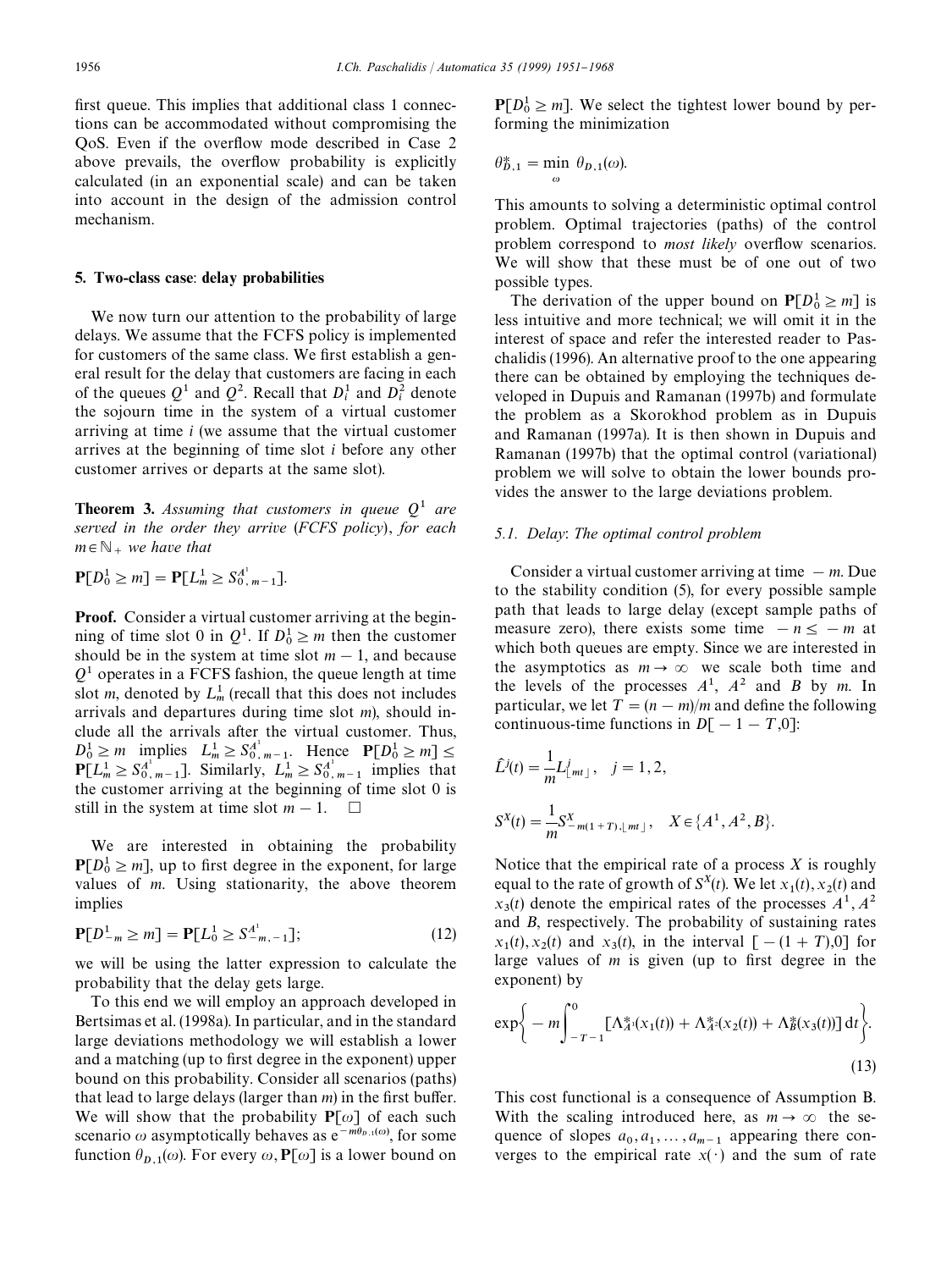functions appearing in the exponent (see Eq. (3)) converges to an integral. Similarly, a "polygonal approximation" to  $\hat{L}^j(t)$  (see Dembo & Zeitouni, 1993, Section 5.1; Dembo & Zajic, 1995) converges to some continuous functions  $L^{j}(t)$ , for  $j = 1, 2$ .

The empirical rates  $x_1(t)$ ,  $x_2(t)$  and  $x_3(t)$ , along with T, characterize a particular scenario (path) of achieving  $D_0^1 \ge m$ . The probability of such a scenario is a lower bound on the delay probability  $P[D_0^1 \ge m]$ , and is given by the expression in (13). To obtain a tight lower bound, we seek a path with maximum probability, i.e., a minimum cost path where the cost functional is given by the integral in the exponent of (13). This optimization is subject to the constraints  $L^1(-1-T) = L^2(-1-T)$  $= 0$  and

$$
L^1(0) > \int_{-1}^0 x_1(t) \, \mathrm{d}t.
$$

The latter constraint guarantees (cf. Eq. (12)) that we have a large delay, i.e.,  $D_0^1 \ge m$ . The fluid levels in the two queues  $L^1(t)$  and  $L^2(t)$  are the state variables and the empirical rates  $x_1(t)$ ,  $x_2(t)$  and  $x_3(t)$  are the control variables. The dynamics of the system depend on the state and on the particular scheduling policy that is implemented. In the GPS case, depending on which queue is empty, there are three regions of the state space with different set of dynamics in each region. In particular we have:

*Region* A:  $L^1(t)$ ,  $L^2(t) > 0$ , where according to the GPS policy

$$
\dot{L}^1 = x_1(t) - \phi_1 x_3(t)
$$
 and  $\dot{L}^2 = x_2(t) - \phi_2 x_3(t)$ .

*Region* B:  $L^1(t) = 0, L^2(t) > 0$ , where according to the GPS policy

$$
\dot{L}^2 = x_1(t) + x_2(t) - x_3(t).
$$

*Region* C:  $L^1(t) > 0, L^2(t) = 0$ , where according to the GPS policy

$$
\dot{L}^1 = x_1(t) + x_2(t) - x_3(t).
$$

Dotted variables in the above expressions denote derivatives.<sup>1</sup> Let (GPS-DYNAMICS) denote the set of state trajectories  $L^{j}(t)$ ,  $j = 1, 2$ ,  $t \in \lceil -1 - T, 0 \rceil$ , that obey the dynamics given above.

We next formally define the following deterministic optimal control problem which will be referred to as (GPS-DELAY):

minimize 
$$
\int_{-T-1}^{0} [\Lambda_A^*(x_1(t)) + \Lambda_A^*(x_2(t)) + \Lambda_B^*(x_3(t))] dt
$$
 (14)

subject to  $L^{1}(-T-1) = L^{2}(-T-1) = 0$ ,

$$
L^{1}(0) > \int_{-1}^{0} x_{1}(t) dt,
$$
  
\n
$$
L^{2}(0)
$$
: free,  $T$ : free,  
\n
$$
\{L^{j}(t): t \in [-T-1,0], j = 1,2\}
$$
  
\n $\in$ (GPS-DYNAMICS).

To solve the above problem we *decompose* it into the two time intervals  $[-1 - T, -1]$  and  $[-1,0]$ . First note that for all  $t \in [-1,0]$  we have

$$
\int_{-1}^{0} x_1(\tau) d\tau < L^1(0) \le L^1(t) + \int_{t}^{0} x_1(\tau) d\tau \le L^1(t) + \int_{-1}^{0} x_1(\tau) d\tau,
$$

which implies

$$
L^{1}(t) > 0, \quad \forall t \in [-1, 0].
$$
\n(15)

Thus, the state trajectory in the interval  $[-1,0]$  does not touch the  $L^2$ -axis in the  $L^1 - L^2$  space. Let now  $L^{1*}(-1)$  denote the level of buffer  $Q^1$  at time  $-1$  in the optimal trajectory. The problem in the time interval  $[-1 - T, -1]$  can be interpreted as an "overflow" problem for buffer  $Q<sup>1</sup>$ , i.e., optimally reach the value  $L^{1*}(-1)$  starting from an empty system. In particular we denote this problem by (GPS-OVERFLOW) and is formulated as

minimize 
$$
\int_{-T-1}^{-1} [\Lambda_A^*(x_1(t)) + \Lambda_A^*(x_2(t)) + \Lambda_B^*(x_3(t))] dt
$$
 (16)

subject to  $L^1(-T-1) = L^2(-T-1) = 0$ ,

$$
L^{1}(-1) = L^{1*}(-1), \quad L^{2}(0)
$$
: free, T: free,  

$$
\{L^{j}(t): t \in [-T-1, -1], j = 1, 2\}
$$

$$
\in
$$
(GPS-DYNAMICS).

In fact, as shown in Bertsimas et al. (1997), the above is exactly the optimal control problem corresponding to large deviations of the queue length process, with the only exception that the final value is constrained to be

<sup>&</sup>lt;sup>1</sup> Here we use the notion of derivative for simplicity of the exposition. Note that these derivatives may not exist everywhere. Thus, in Region B for example, the rigorous version of the statement  $\dot{L}^2 = x_1(t) +$  $x_2(t) - x_3(t)$  is  $L^2(t_2) = L^2(t_1) + \int_{t_1}^{t_2} (x_1(t) + x_2(t) - x_3(t)) dt$ , for all intervals  $(t_1, t_2)$  that the system remains in Region B.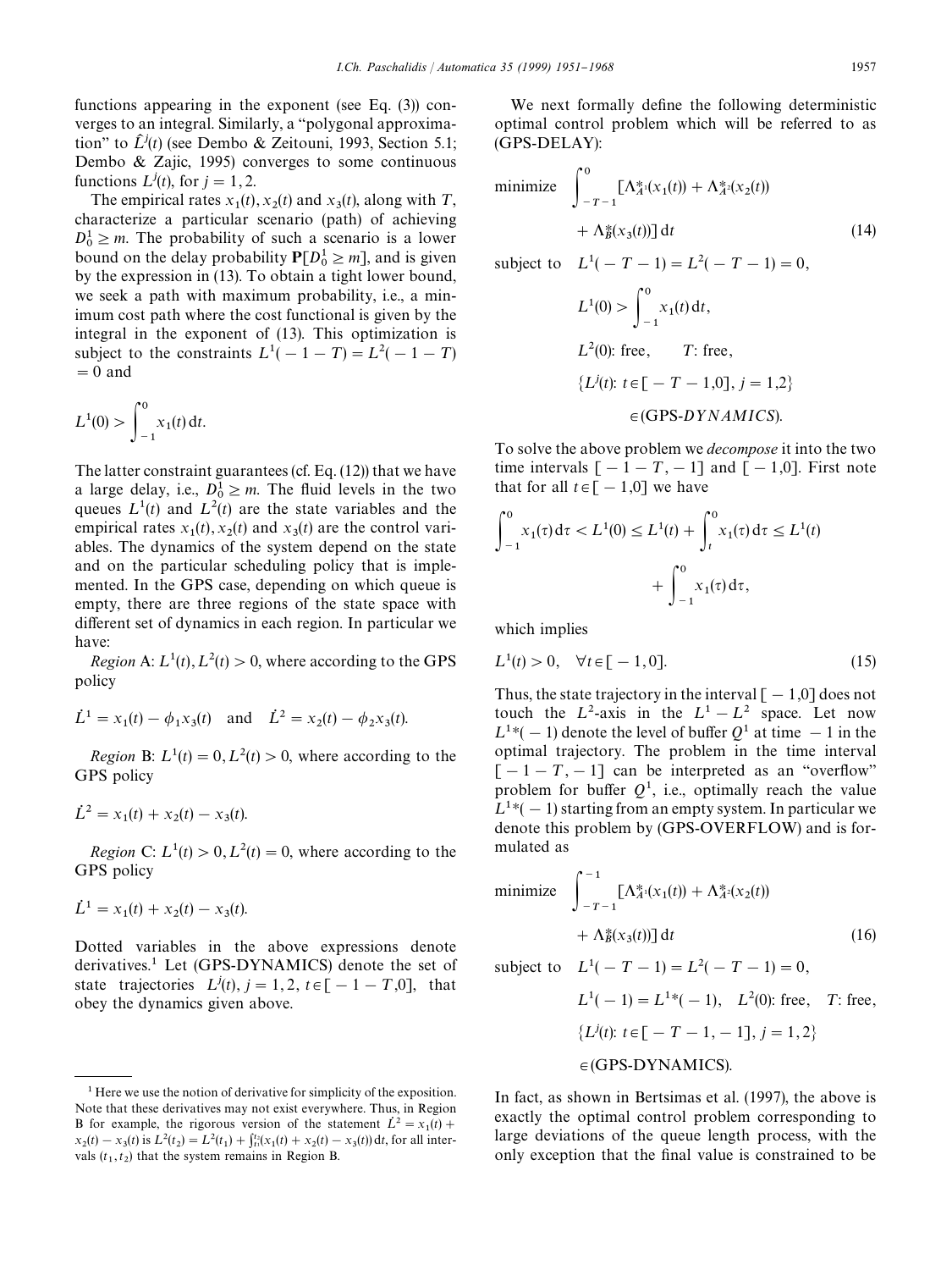

Fig. 2. Optimal state trajectories for (GPS-OVERFLOW).

1 instead of  $L^{1*}(-1)$ . Its optimal value is  $\theta_{L,1}^*$  as defined in the statement of Theorem 1. In Bertsimas et al. (1997) it is also shown that the optimal state trajectory of (GPS-OVERFLOW) must be of one out of the two possible types depicted in Fig. 2. Moreover, there is an one-to-one correspondence between the most-likely modes of overflow described in Section 4 and these optimal state trajectories.

We next focus on the time interval  $[-1,0]$ . We will need the following lemma which is proved in Bertsimas et al. (1997, 1998a) based on the convexity of the large deviation rate functions  $\Lambda_A^*(\cdot), \Lambda_A^*(\cdot)$  and  $\Lambda_B^*(\cdot)$ .

**Lemma 4.** Fix a time interval  $[-T_1, -T_2]$ . Consider *a* segment of a control trajectory  $\{x_1(t), x_2(t), x_3(t)\}$  $t \in [-T_1, -T_2]$ , *achieving cost* V, *such that the corresponding state trajectory*  $\{L^1(t), L^2(t), t \in (-T_1, -T_2)\}$ *stays in one of the regions A*, *B*, *or C. Then there exist scalars*  $\bar{x}_1$ ,  $\bar{x}_2$  *and*  $\bar{x}_3$  *such that the segment of the control trajectory*  $\{x_1(t) = \bar{x}_1, x_2(t) = \bar{x}_2, x_3(t) = \bar{x}_3; t \in [-T_1, T_2]$  $[-T_2]$  *achieves cost at most* V, with the same correspond*ing states at*  $t = -T_1$  *and*  $t = -T_2$ .

This result suggests that *optimal control trajectories can be taken to be constant* within each of the three regions of state dynamics. Thus, depending on the form of the segment of the state trajectory in  $[-1 - T, -1]$  we distinguish two different sets of candidates for optimality.

These are depicted in Fig. 3. For candidates belonging to Set I (Set II, respectively), the segment of the state trajectory in  $[-1 - T, -1]$  has the form of Fig. 2(a) (Fig. 2(b), respectively).

Let us first examine the state trajectories in Set I. Consider the trajectory in Fig. 3(b). Let  $y_j$  and  $x_j$ ,  $j = 1, 2, 3$ , be the controls in the time intervals  $[-1 - T, -1]$  and  $[-1,0]$ , respectively. We have

$$
y_2 \le \phi_2 y_3,
$$
  

$$
x_2 \ge \phi_2 x_3,
$$

$$
T(y_1 + y_2 - y_3) + (x_1 - \phi_1 x_3) \ge x_1,
$$

which implies

$$
y_2 \le \phi_2 y_3,\tag{17}
$$

$$
x_2 \ge \phi_2 x_3,\tag{18}
$$

$$
T(y_1 + y_2 - y_3) \ge \phi_1 x_3. \tag{19}
$$

We now claim that  $x_3 \ge y_3$ . To show this we assume that  $x_3 < y_3$  and we will arrive at a contradiction. With  $x_3 < y_3$ , and for small  $\varepsilon > 0$ , we increase  $x_3$  to  $x_3 + \varepsilon$  and decrease  $y_3$  to  $y_3 - \varepsilon/T$ , such that the total number of services in  $[-1 - T,0]$  stays constant. Note that constraint (19) is not violated since  $T(y_1 + y_2 - y_3) +$  $\varepsilon \geq \phi_1 x_3 + \phi_1 \varepsilon$ . Also, due to convexity the cost is decreased. We can keep doing this until one of constraints (17) or (18) is violated. This however contradicts the initial assumption that the trajectory has the form of Fig. 3(b). Thus, we conclude that  $x_3 \ge y_3$ . This implies that  $y_2 \le x_2$  since  $y_2 \le \phi_2 y_3 \le \phi_2 x_3 \le x_2$ . For small  $\varepsilon > 0$ , we can now keep increasing  $y_2$  to  $y_2 + \varepsilon/T$ , and decreasing  $x_2$  to  $x_2 - \varepsilon$ , without violating (19), until one of constraints (17) or (18) is violated. This also contradicts the initial assumption that the trajectory has the form of Fig. 3(b). We finally conclude that we can exclude the trajectory in Fig. 3(b) from our search for optimality. The same argument also excludes the trajectory in Fig. 3(c)



Fig. 3. Candidates for optimal state trajectories of (GPS-DELAY). From Set I, candidates for optimal trajectories are reduced to case (a). From Set II, candidates for optimal trajectories are reduced to case (d).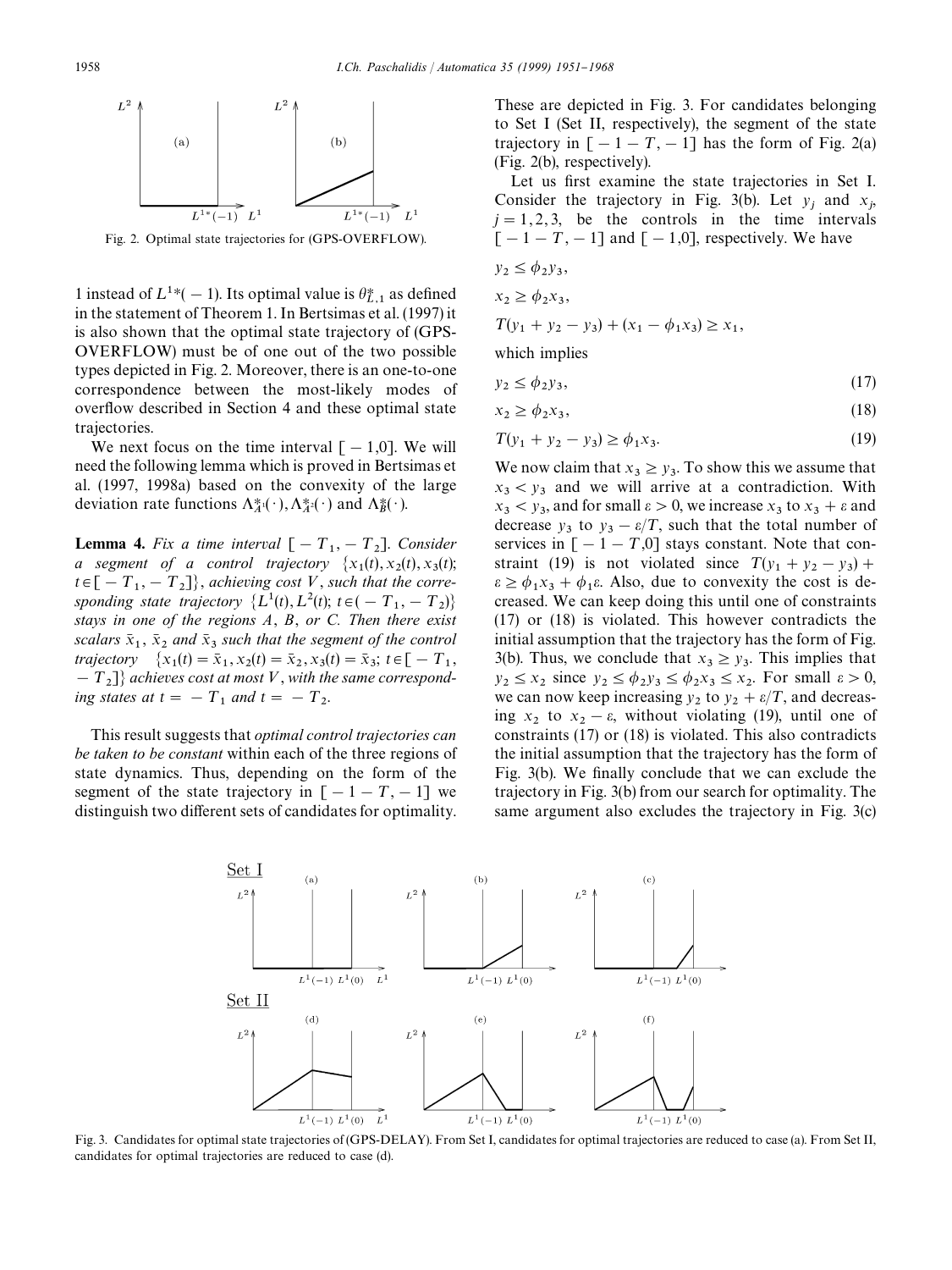from this search. Hence, from trajectories in Set I, candidates for optimality are restricted to trajectories of the form of Fig. 3(a).

We next examine trajectories in Set II. Consider the trajectory in Fig. 3(e). Let  $-(1 - \zeta)$  the time that this trajectory hits the  $L^1$ -axis in the interval  $[-1,0]$ . Let  $y_i$ ,  $i = 1, 2, 3$ , be the rates during  $[-1 - T, -1]$  and  $x_i$ ,  $i = 1, 2, 3$ , the rates during  $[-1, -(1 - \zeta)]$ . By tak ing the time average over the controls in the interval  $[-1 - T, -(1 - \zeta)]$  we obtain constant controls during this interval. Let  $\bar{y}_2$  and  $\bar{y}_3$  be the arrival rate in the second buffer and the service rate, respectively, during the same interval. From the form of the trajectory we should have  $(T + \zeta)(\bar{y}_2 - \phi_2 \bar{y}_3) = 0$ , which implies  $\bar{y}_2 = \phi_2 \bar{y}_3$ . Thus, the trajectory reduces to the one in Fig. 3(a). The same argument applies in the trajectory in Fig. 3(f) which reduces to the one in Fig. 3(c). Hence, from trajectories in Set II, candidates for optimality are restricted to trajectories of the form of Fig. 3(d). We summarize this discussion in the following proposition.

Proposition 5. *The state trajectories in Figs.* 3(a) *and* (d) *are optimal*.

#### *5.1.1. Optimal value of* (*GPS-DELAY*)

Next, we calculate the optimal value of the control problem (GPS-DELAY). The result of the above proposition allows us to consider only trajectories of the form of Figs. 3(a) and (d). Consider first the former. Let  $y_i$ , and  $x_i$ ,  $i = 1, 2, 3$ , be the rates during the time intervals  $[-1 - T, -1]$  and  $[-1,0]$ , respectively. The feasibility constraints are

 $y_2 \le \phi_2 y_3$ ,

 $x_2 \le \phi_2 x_3,$ 

 $T(y_1 + y_2 - y_3) + (x_2 - x_3) \ge 0.$ 

Taking the time average for  $x_2$ ,  $y_2$  (i.e.,  $(1 + T)\bar{x}_2 = T$  $Ty_2 + x_2$  and for  $x_3$ ,  $y_3$  (i.e.,  $(1 + T)\bar{x}_3 = Ty_3 + x_3$ ), we improve the cost and we obtain

$$
\bar{x}_2 \le \phi_2 \bar{x}_3,\tag{20}
$$

$$
Ty_1 + (1+T)(\bar{x}_2 - \bar{x}_3) \ge 0. \tag{21}
$$

Therefore for trajectories of the form of Fig. 3(a) the optimal cost is

$$
\theta_{D,1}^{1*} = \inf_{T} \inf_{\substack{\bar{x}_2 \le \phi_2 \bar{x}_3 \\ T_{y_1} + (1+T)(\bar{x}_2 - \bar{x}_3) \ge 0}}
$$

$$
[T\Lambda_A^*(y_1) + \Lambda_A^*(x_1) + (1 + T)(\Lambda_A^*(\bar{x}_2) + \Lambda_B^*(\bar{x}_3))].
$$

Notice in the optimization problem above we can take  $x_1 = \mathbf{E}[A^1]$ , making  $\Lambda_A^*(x_1) = 0$ . We next manipulate the above expression, using convex duality, to arrive at a more compact formula. Let us first define

$$
\Lambda_{\text{GPS},1}^{\text{I}}(\theta) \triangleq \Lambda_{A^1}(\theta) + \inf_{u \geq 0} \left[ \Lambda_{A^2}(\theta - u) + \Lambda_B(-\theta + u\phi_2) \right],
$$

and

$$
\Lambda_{GPS,1}^{\text{II}}(\theta) \triangleq \Lambda_{A^1}(\theta) + \inf_{u \le \theta} \left[ \Lambda_{A^2}(\theta - u) + \Lambda_B(-\theta + u\phi_2) \right],\tag{23}
$$

which, as it can be easily verified, are the convex duals of  $\Lambda_{\text{GBS},1}^{\text{I}_{\text{AB}}}(\cdot)$  and  $\Lambda_{\text{GBS},1}^{\text{II}_{\text{AB}}}(\cdot)$  (cf. Eqs. (9) and (10)), respectively. We then have

$$
\theta_{D,1}^{1*} = \inf_{T} \left[ - \sup_{\substack{(1+T)x_2 \leq (1+T)\phi_2\bar{x}_3 \\ Ty_1 + (1+T)(\bar{x}_2 - \bar{x}_3) \geq 0}} \right]
$$
\n
$$
\left[ -T\Lambda_A^*(y_1) - (1+T)(\Lambda_A^*(\bar{x}_2) + \Lambda_B^*(\bar{x}_3)) \right]
$$
\n
$$
= \inf_{T} \left[ - \inf_{u_1, u_2 \geq 0} \sup_{u_1} [u_1(1+T)\phi_2\bar{x}_3 - u_1(1+T)\bar{x}_2 + u_2(1+T)(\bar{x}_2 - \bar{x}_3) + u_2Ty_1 - T\Lambda_A^*(y_1) \right]
$$
\n
$$
- (1+T)(\Lambda_A^*(\bar{x}_2) + \Lambda_B^*(\bar{x}_3))]
$$
\n
$$
= \inf_{T} \left[ - \inf_{u_1, u_2 \geq 0} \left[ T\Lambda_A(u_2) + (1+T)(\Lambda_A^*(u_2 - u_1) + \Lambda_B(-u_2 + u_1\phi_2)) \right] \right]
$$
\n
$$
= \inf_{T} \left[ - \inf_{u_2 \geq 0} \left[ T\Lambda_A(u_2) + (1+T)(\Lambda_{\text{GPS},1}^T(u_2) - \Lambda_A^*(u_2)) \right] \right]
$$
\n
$$
= \inf_{T} \sup_{u_2 \geq 0} \left[ \Lambda_A^*(u_2) - (1+T)\Lambda_{\text{GPS},1}^T(u_2) \right]. \tag{24}
$$

We next consider the trajectory of Fig. 3(d). We again let  $y_i$ , and  $x_i$ ,  $i = 1, 2, 3$ , be the rates during the time intervals  $[-1 - T, -1]$  and  $[-1, 0]$ , respectively. The feasibility constraints are

$$
y_2 \ge \phi_2 y_3,
$$
  
\n
$$
x_2 \ge \phi_2 x_3,
$$
  
\n
$$
T(y_1 - \phi_1 y_3) + (x_1 - \phi_1 x_3) \ge x_1.
$$

T

 $u_2\geq 0$ 

(22)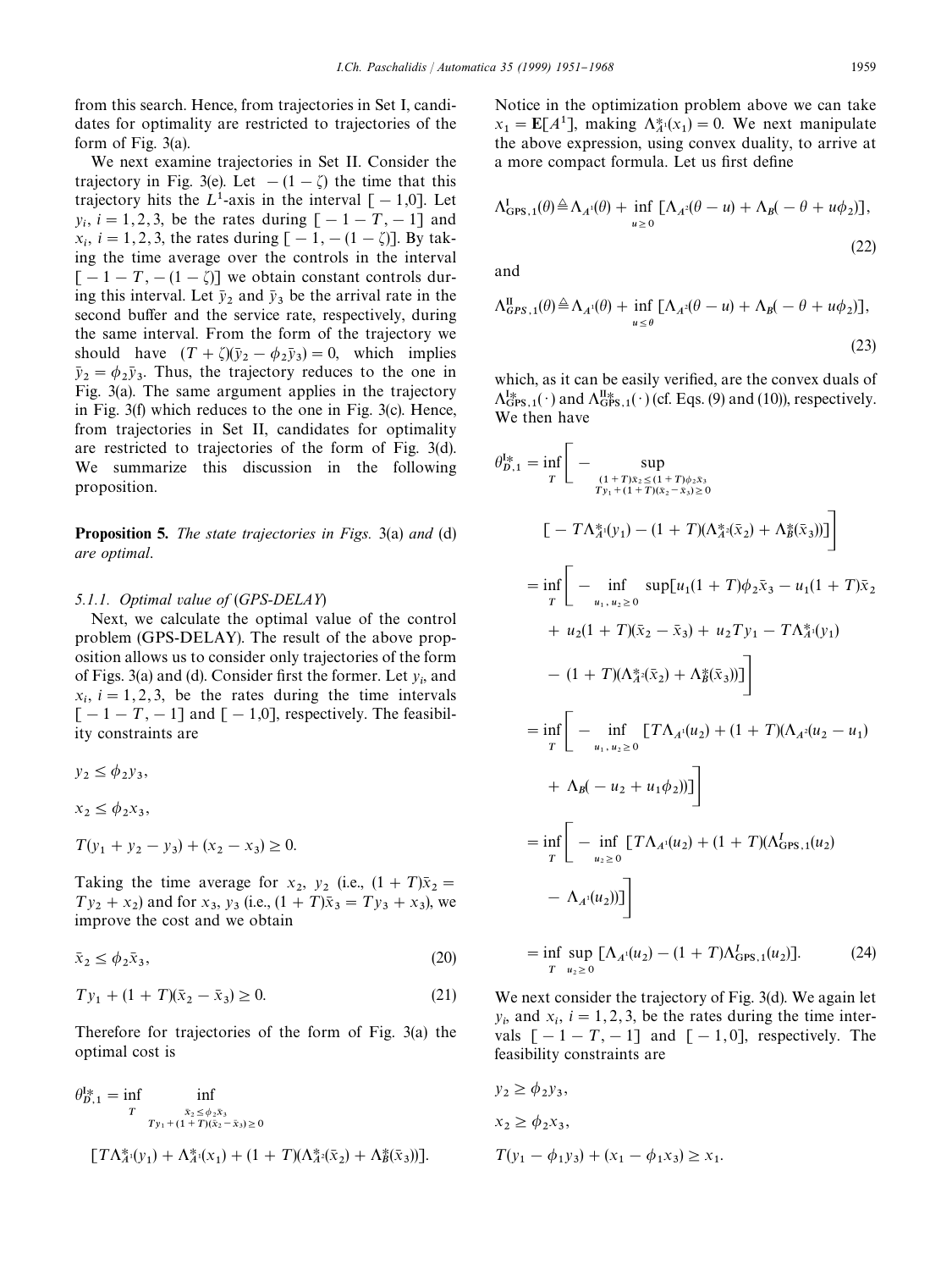Taking the time average for  $x_2$ ,  $y_2$  (i.e.,  $(1 + T)\overline{x}_2 = T$  $Ty_2 + x_2$ ) and for  $x_3$ ,  $y_3$  (i.e.,  $(1 + T)\bar{x}_3 = Ty_3 + x_3$ ), we improve the cost and we obtain

$$
\bar{x}_2 \ge \phi_2 \bar{x}_3,\tag{25}
$$

$$
Ty_1 \ge (1+T)\phi_1 \bar{x}_3. \tag{26}
$$

Therefore for trajectories of the form of Fig. 3(d) the optimal cost is

$$
\theta_{D,1}^{\text{II}\ast} = \inf_{T} \inf_{\substack{\tilde{x}_2 \ge \phi_2 \tilde{x}_3 \\ T_{y_1 \ge (1+T)\phi_1 \tilde{x}_3}}} \inf_{(T\Lambda_A^*(y_1) + \Lambda_A^*(x_1) + (1+T)(\Lambda_A^*(\tilde{x}_2) + \Lambda_B^*(\tilde{x}_3))].}
$$

Notice again in the optimization problem above we can take  $x_1 = \mathbb{E}[A^1]$ , making  $\Lambda_A^*(x_1) = 0$ . As in Eq. (24), we manipulate the above expression and after some algebra we obtain

$$
\theta_{D,1}^{\text{II}*} = \inf_{T} \sup_{u_2 \ge 0} \left[ \Lambda_{A}(u_2) - (1+T)\Lambda_{\text{GPS},1}^{\text{II}}(u_2) \right]. \tag{27}
$$

Hence the optimal value of (GPS-DELAY) is  $\theta_{D,1}^* = \min(\theta_{D,1}^{I*}, \theta_{D,1}^{II*})$  which yields

$$
\theta_{D,1}^{*} = \min(\theta_{D,1}^{1*}, \theta_{D,1}^{II*})
$$
\n
$$
= \inf_{T} \sup_{u_2 \ge 0} [\Lambda_{A}(u_2) - (1 + T)\Lambda_{\text{GPS},1}(u_2)]
$$
\n
$$
= \sup_{u_2 \ge 0: \Lambda_{\text{GPS},1}(u_2) < 0} [\Lambda_{A}(u_2) - \Lambda_{\text{GPS},1}(u_2)], \tag{28}
$$

by defining  $\Lambda_{\text{GPS},1}(\theta) \triangleq \max[\Lambda_{\text{GPS},1}^{\text{I}}(\theta), \Lambda_{\text{GPS},1}^{\text{II}}(\theta)].$  Notice that the latter is consistent with the definition given in Eq. (11). We have proved the following theorem.

**Theorem 6.** The optimal value,  $\theta_{D,1}^*$ , of the control problem (*GPS-DELAY*) *is given by the following expression*:

$$
\theta^*_{D,1} = \sup_{u \geq 0: \Lambda_{\text{GPS},1}(u) < 0} \left[ \Lambda_{A^1}(u) - \Lambda_{\text{GPS},1}(u) \right].
$$

As outlined in the beginning of this section, the solution to the control problem provides a lower bound on the probability of large delay and the optimal trajectories identify the *most likely* ways that large delays occur. This lower bound along with a matching upper bound proved in Paschalidis (1996) establish the following theorem which is the main result of this Section.

Theorem 7 (Delay). *In the two-class system under the GPS policy*, *assuming that the arrival and service processes satisfy Assumption A–C, the steady-state delay,*  $D^1$ *, of queue*  $Q<sup>1</sup>$  *satisfies* 

$$
\lim_{m\to\infty}\frac{1}{m}\log\mathbf{P}[D^1\geq m] = -\theta_{D,1}^*,
$$

*where*

$$
\theta_{D,1}^* = \sup_{u_2 \ge 0: \Lambda_{\text{GPS},1}(u_2) < 0} \left[ \Lambda_{A^1}(u_2) - \Lambda_{\text{GPS},1}(u_2) \right]
$$

*and where*  $\Lambda_{\text{GPS, 1}}(\cdot)$  *is as defined in Theorem* 2.

We conclude our analysis of the two-class case by noting that due to symmetry the results can be easily adapted to cover overflows and delays in buffer  $Q^2$  as well. To this end, it suffices to substitute  $\phi_1 := 1 - \phi_1$  in the above formulas and swap  $A^1$  with  $A^2$ .

# 6. Extensions to the multiclass case and refinements

The general multiclass problem is particularly hard since there is an exponential explosion of the number of overflow (or delay) modes. As a consequence, no full large deviations results have been obtained for this case (special cases have been addressed in Bertsimas et al., 1997; de Veciana & Kesidis, 1995; Courcoubetis & Weber, 1995b; Massoulié, 1998; O'Connell, 1995; Zhang, 1997). We will therefore, resort to an approximation of the over#ow and delay probabilities, which is based on our two-class results. We will provide some analytical and numerical evidence that the approximation is a good one.

Let us focus on the overflow and delay probability in the first buffer  $Q<sup>1</sup>$ . To approximate the performance of the multiclass system we consider a corresponding twoclass system where the input to the first buffer is identical to the process  $\{A^1; i \in \mathbb{Z}\}\$ , and the input to the second buffer, to be denoted by  $\hat{A}^2$ , is equal to the aggregate of the processes  $A^2, \ldots, A^M$ . By defining all the input processes  $A^1, \ldots, A^M$  and the service process *B* in the two systems on a common probability space, we can assume that the actual arrivals and services are the same in the two systems. Consider a busy period of the multiclass system that leads to a  $Q^1$  overflow. If during this busy period all buffers are nonempty, then buffer  $Q<sup>1</sup>$  receives just its allocated fraction  $\phi_1$  of the capacity; the same is true in the corresponding two-class system, since the total number of bits in  $Q^2, \ldots, Q^M$  will also be nonzero. If during this busy period of overflow all buffers  $Q^2, \ldots, Q^M$ remain empty in the multiclass system, then  $Q<sup>1</sup>$  gets the excess capacity; in the corresponding two-class system the evolution of  $Q<sup>1</sup>$  is identical since it receives exactly the same amount of capacity. If however, during this busy period of overflow only some of the buffers  $Q^2, \ldots, Q^M$ remain empty in the multiclass system, buffer  $Q<sup>1</sup>$  receives a fraction of the excess capacity. Under the same conditions, in the two class-system it might be the case that the total number of bits in  $Q^2, \ldots, Q^M$  is nonzero, which implies that  $Q^1$  receives only its fraction  $\phi_1$  of the capacity. On the other hand, in the latter system the second buffer receives more capacity than all the buffers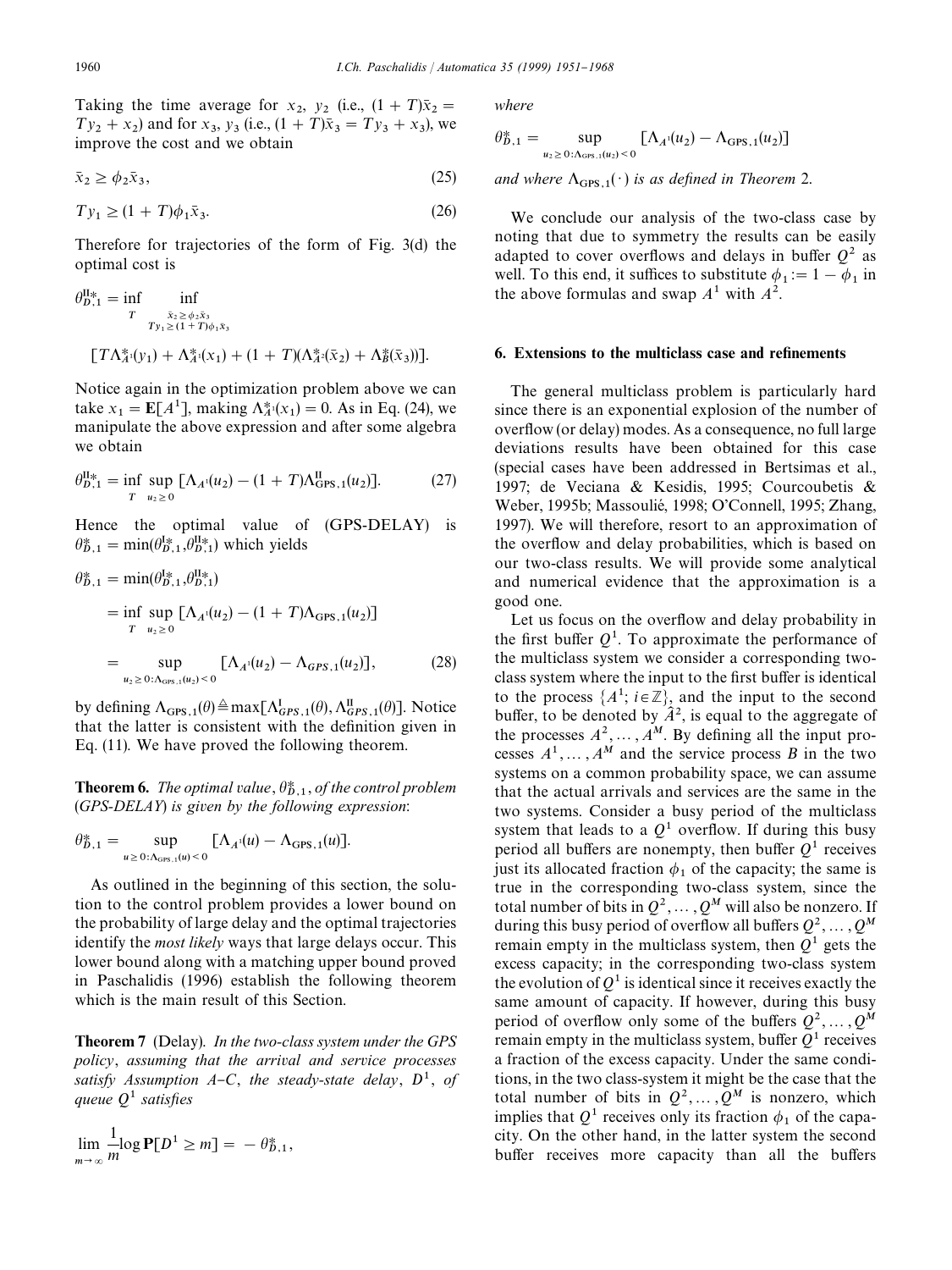$Q^2, \ldots, Q^M$  in the multiclass system, which implies that it has a shorter busy period and when it gets empty *Q*1 will receive all the excess capacity. That is, there are times that  $Q<sup>1</sup>$  receives more capacity in the two-class system. Intuitively, in the two-class system  $Q<sup>1</sup>$  receives capacity in a more bursty manner. The following proposition compares the overflow probability of buffer  $Q^1$  in the two systems in some special cases.

Proposition 8. *Assume that the arrival and service pro*cesses satisfy Assumption A-C. Let  $L^1$  denote the steady*state queue length in the first buffer of the multiclass system,* and  $\tilde{L}^1$  the same quantity in the corresponding two-class *system.*

(1) 
$$
If \sum_{j=2}^{M} \mathbf{E}[A^{j}] \ge \sum_{j=2}^{M} \phi_{j} \mathbf{E}[B] \text{ then}
$$

$$
\lim_{U \to \infty} \frac{1}{U} \log \mathbf{P}[L^{1} \ge U] \le \lim_{U \to \infty} \frac{1}{U} \log \mathbf{P}[\hat{L}^{1} \ge U]. \quad (29)
$$

(2) *If the capacity is deterministic*, *i.e.* , *B*i *is equal to some constant almost surely* (*a.s.*) *for all i*, *and*  $\mathbb{E}[A^j] \leq \phi_j \mathbb{E}[B]$  *for all*  $j = 1, \ldots, M$  *then* 

$$
\lim_{U \to \infty} \frac{1}{U} \log \mathbf{P}[L^1 \ge U] \le \lim_{U \to \infty} \frac{1}{U} \log \mathbf{P}[\hat{L}^1 \ge U]. \tag{30}
$$

(3) *If the capacity is deterministic*,  $\mathbf{E}[A^j] \le \phi_j \mathbf{E}[B]$ *for all*  $j = 1, ..., M$ ,  $\phi_2 = ... = \phi_M$ , and  $\Lambda_A^*(x) = ...$  $= \Lambda_{A}^{*}(x)$  *for all*  $x \in \mathbb{R}$ *, then* 

$$
\lim_{U \to \infty} \frac{1}{U} \log \mathbf{P}[L^1 \ge U] = \lim_{U \to \infty} \frac{1}{U} \log \mathbf{P}[\hat{L}^1 \ge U]. \tag{31}
$$

**Proof.** To show Part 1, let us focus on the queue length  $L_0^1$  at time 0 in the multiclass system. We consider a busy period of the first queue,  $Q<sup>1</sup>$ , that starts at some time  $h - n^* \leq 0$  ( $L^1_{-n^*} = 0$ ) and has not ended until time 0. Notice that due to the stability condition (5) and the fact  $\sum_{j=2}^{M} \mathbb{E}[A^{j}] \ge \sum_{j=2}^{M} \phi_{j} \mathbb{E}[B]$ , it is true that  $\mathbf{E}[A^1] \leq \phi_1 \mathbf{E}[B]$ , which implies that such a time  $-n^*$ exists w.p.1. We will focus on sample paths of the multiclass system in  $[-n^*,0]$  that lead to  $L_0^1 > U$ . Note that

$$
L_0^1 \le S_{-n^*, -1}^{A^1} - \phi_1 S_{-n^*, -1}^B. \tag{32}
$$

Thus,

$$
\mathbf{P}[L_0^1 > U] \le \mathbf{P}[\exists n \ge 0 \text{ s.t. } S_{-n,-1}^{A^1} - \phi_1 S_{-n,-1}^B > U]
$$
  

$$
\le \mathbf{P} \Bigg[ \max_{n \ge 0} (S_{-n,-1}^{A^1} - \phi_1 S_{-n,-1}^B) > U \Bigg]. \quad (33)
$$

We next upper bound the moment generating function of  $\max_{n \geq 0} (S_{-n,-1}^{\hat{A}^{1}} - \phi_1 S_{-n,-1}^B)$ . Applying the LDP (due to

Assumption A) for the arrival and service processes for  $\theta \geq 0$  we can obtain

$$
\mathbf{E}[\mathbf{e}^{\theta \max_{n\geq 0}(S_{-n,-1}^{A^{1}}-\phi_{1}S_{-n,-1}^{B})}] \leq \sum_{n\geq 0} \mathbf{E}[\mathbf{e}^{\theta(S_{-n,-1}^{A^{1}}-\phi_{1}S_{-n,-1}^{B})}]
$$
  

$$
\leq \sum_{n\geq 0} \mathbf{e}^{n(\Lambda_{A^{1}}(\theta)+\Lambda_{B}(-\phi_{1}\theta)+\varepsilon)}
$$
  

$$
\leq K(\theta, \varepsilon) \quad \text{if } \Lambda_{A^{1}}(\theta)
$$
  

$$
+ \Lambda_{B}(-\phi_{1}\theta) < 0, \qquad (34)
$$

since when the exponent is negative (for sufficiently small  $\varepsilon$ ), the infinite geometric series converges to some  $K(\theta, \varepsilon)$ . We can now apply the Markov inequality in (33) to obtain

$$
\mathbf{P}[L_0^1 > U] \le \mathbf{E}[\mathbf{e}^{\theta \max_{n\ge 0} (S_{-n,-1}^{A^1} - \phi_1 S_{-n,-1}^B)}] \mathbf{e}^{-\theta U}
$$
  
 
$$
\le K(\theta, \varepsilon) \mathbf{e}^{-\theta U} \quad \text{if } \Lambda_{A^1}(\theta) + \Lambda_{B}(-\phi_1 \theta) < 0.
$$
 (35)

Taking the limit as  $U \rightarrow \infty$  and minimizing over  $\theta$  to obtain the tightest bound we establish

$$
\lim_{U\to\infty}\frac{1}{U}\log\mathbf{P}[L_0^1>U]\leq -\sup_{\{\theta\geq 0:\Lambda_{A^i}(\theta)+\Lambda_{B}(-\phi_1\theta)<0\}}\theta.
$$

We are now left with proving that the right-hand side of the above is equal to to the exponent of the overflow probability in the two-class system, denoted  $-\theta_{L,1}^*$ , which can be obtained from Theorem 1 when  $A^2$  is K replaced by the superposition of  $A^2, \dots, A^M$ . This is done in Bertsimas et al. (1997). Parts 2 and 3 are shown in Massoulié (1998).  $\Box$ 

The performance of the corresponding two-class system can be easily obtained by applying the two-class results, that is, Theorems 1 and 7. The statistics of the aggregate process  $\hat{A}^2$  are characterized by

$$
\Lambda_{\hat{A}^2}(\theta) = \sum_{j=2}^M \Lambda_A(\theta),\tag{36}
$$

and

$$
\Lambda_A^* (x) = \inf_{\sum_{j=2}^M x_j = x} \sum_{j=2}^M \Lambda_A^* (x_j). \tag{37}
$$

The first expression is easily obtained from the definition of the limiting log-moment generating function, and the latter one by standard convex duality properties (see Rockafellar, 1970).

#### *6.1. Refinements of the asymptotics*

It has been observed that the asymptotic exp(  $-U\theta_{L,j}^*$ ) (resp. exp(  $-m\theta_{D,j}^*$ )) might not always yield a very accurate approximation of the overflow probability (resp. delay probability) for class *j*. A refinement of this asymptotic can be obtained by introducing a constant in front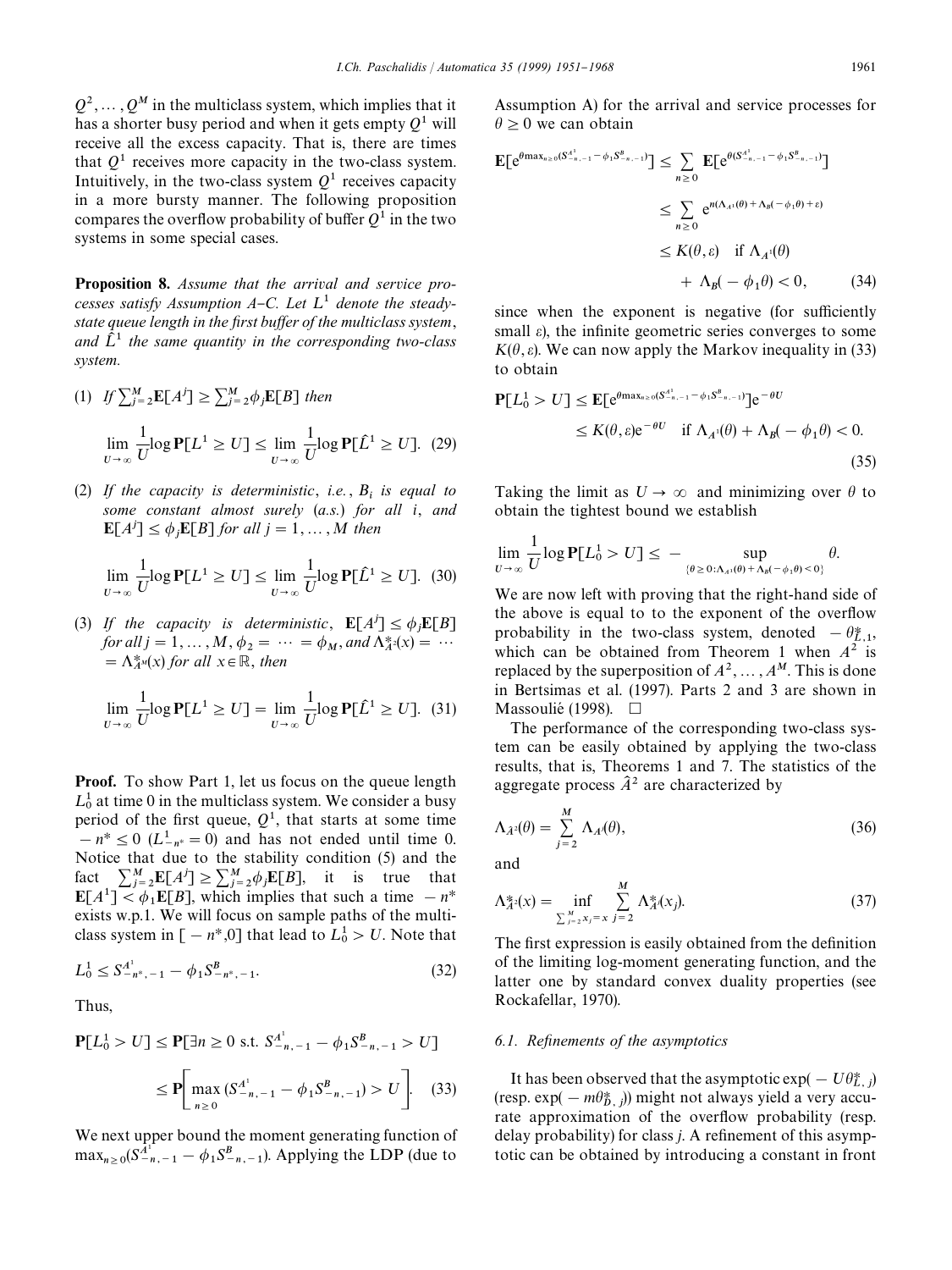of the exponential, that is, for all *j* using the following expressions

$$
\mathbf{P}[L^j \ge U] \sim \alpha_{L,j} e^{-U\theta_{L,j}^*},\tag{38}
$$

$$
\mathbf{P}[D^j \ge m] \sim \alpha_{D,\,j} \,\,\mathrm{e}^{-m\theta_{D,\,j}^*} \tag{39}
$$

for the overflow and delay probabilities, respectively.

An estimate of the constants  $\alpha_{L,j}$  and  $\alpha_{D,j}$  can be obtained by using an idea from Abate, Choudhry and Whitt (1995) and assuming that the above expressions provide the *exact* distribution of the queue length and delay, respectively. Matching the expectation of the distributions in (38) and (39) with  $E[L^j]$  and  $E[D^j]$ , respectively, we obtain

$$
\alpha_{L,\,j} = \theta_{L,\,j}^* \mathbf{E}[L^j],\tag{40}
$$

and

$$
\alpha_{D,\,j} = \theta_{D,\,j}^* \mathbb{E}[D^j].\tag{41}
$$

Thus, to find the asymptotic constant we need the expectations of the queue length and delay processes, which can be obtained by simulation or direct measurements. As it will become apparent in Section 7 to implement the

approach proposed in this paper one needs to obtain a model for the demand and service processes from real data (e.g., via on-line estimation). Thus, simulating or observing in the actual system the expectations  $E[L^j]$ and  $E[D^j]$  incurs no substantial additional computational cost. The interesting point here is that although small tail probabilities are very hard to reliably simulate or observe, it is computationally easy to simulate or observe expectations of queue lengths and delays.

We next present a numerical example indicating that the multiclass approximation proposed in this section combined with the above refinements of the asymptotics is accurate. We simulated a three-class system and compared the simulated overflow probabilities in the three buffers with the analytical approximations as presented in this section (i.e., two-class approximation of the multiclass system combined with the proposed refinements of the asymptotics). We used the GPS policy with parameters  $\phi = (\phi_1, \phi_2, \phi_3) = (0.3, 0.3, 0.4)$ . All arrival and service processes are Markov-modulated processes (see Fig. 4). The results are reported in Table 1. The analytical asymptotic appears to be capturing the order of magnitude of the probability very accurately; the first



Fig. 4. The models for arrival and service processes in the three-class example. By r we denote the vector of bits arriving (or departing) per time slot at each state of the corresponding Markov chain. The Markov chains make one transition per time slot.

| Table 1                                                                                                                                         |  |
|-------------------------------------------------------------------------------------------------------------------------------------------------|--|
| Comparing the analytical results (cf. Eq. $(38)$ ) with simulation results for the three-class example of Fig. 4 and for various buffer sizes U |  |

| Class 1 |                      |                      | Class 2 |                      |                      | Class 3 |                      |                      |
|---------|----------------------|----------------------|---------|----------------------|----------------------|---------|----------------------|----------------------|
| U       | Anal.                | Simul.               | U       | Anal.                | Simul.               | U       | Anal.                | Simul.               |
|         | $1.8 \times 10^{-3}$ | $1.5 \times 10^{-3}$ | 60      | $1.7 \times 10^{-3}$ | $1.2 \times 10^{-3}$ | 14      | $1.6 \times 10^{-3}$ | $1.8 \times 10^{-3}$ |
| 9       | $4.4 \times 10^{-4}$ | $3.3 \times 10^{-4}$ | 70      | $6.6 \times 10^{-4}$ | $4.5 \times 10^{-4}$ | 18      | $3.0 \times 10^{-4}$ | $3.9 \times 10^{-4}$ |
| 11      | $8.7 \times 10^{-5}$ | $7.4 \times 10^{-5}$ | 80      | $2.5 \times 10^{-4}$ | $1.6 \times 10^{-4}$ | 22      | $6.3 \times 10^{-5}$ | $8.4 \times 10^{-5}$ |
| 13      | $2.0 \times 10^{-5}$ | $1.6 \times 10^{-5}$ | 90      | $9.8 \times 10^{-5}$ | $6.3 \times 10^{-5}$ | 26      | $1.3 \times 10^{-5}$ | $1.8 \times 10^{-5}$ |
| 15      | $4.3 \times 10^{-6}$ | $3.6 \times 10^{-6}$ | 110     | $1.4 \times 10^{-5}$ | $9.0 \times 10^{-6}$ | 30      | $2.8 \times 10^{-6}$ | $3.9 \times 10^{-6}$ |
| 17      | $9.1 \times 10^{-7}$ | $7.9 \times 10^{-7}$ | 120     | $5.6 \times 10^{-6}$ | $3.3 \times 10^{-6}$ | 34      | $5.7 \times 10^{-7}$ | $8.6 \times 10^{-7}$ |
| 18      | $4.8 \times 10^{-7}$ | $3.7 \times 10^{-7}$ | 140     | $8.4 \times 10^{-7}$ | $5.2 \times 10^{-7}$ | 38      | $1.2 \times 10^{-7}$ | $1.8 \times 10^{-7}$ |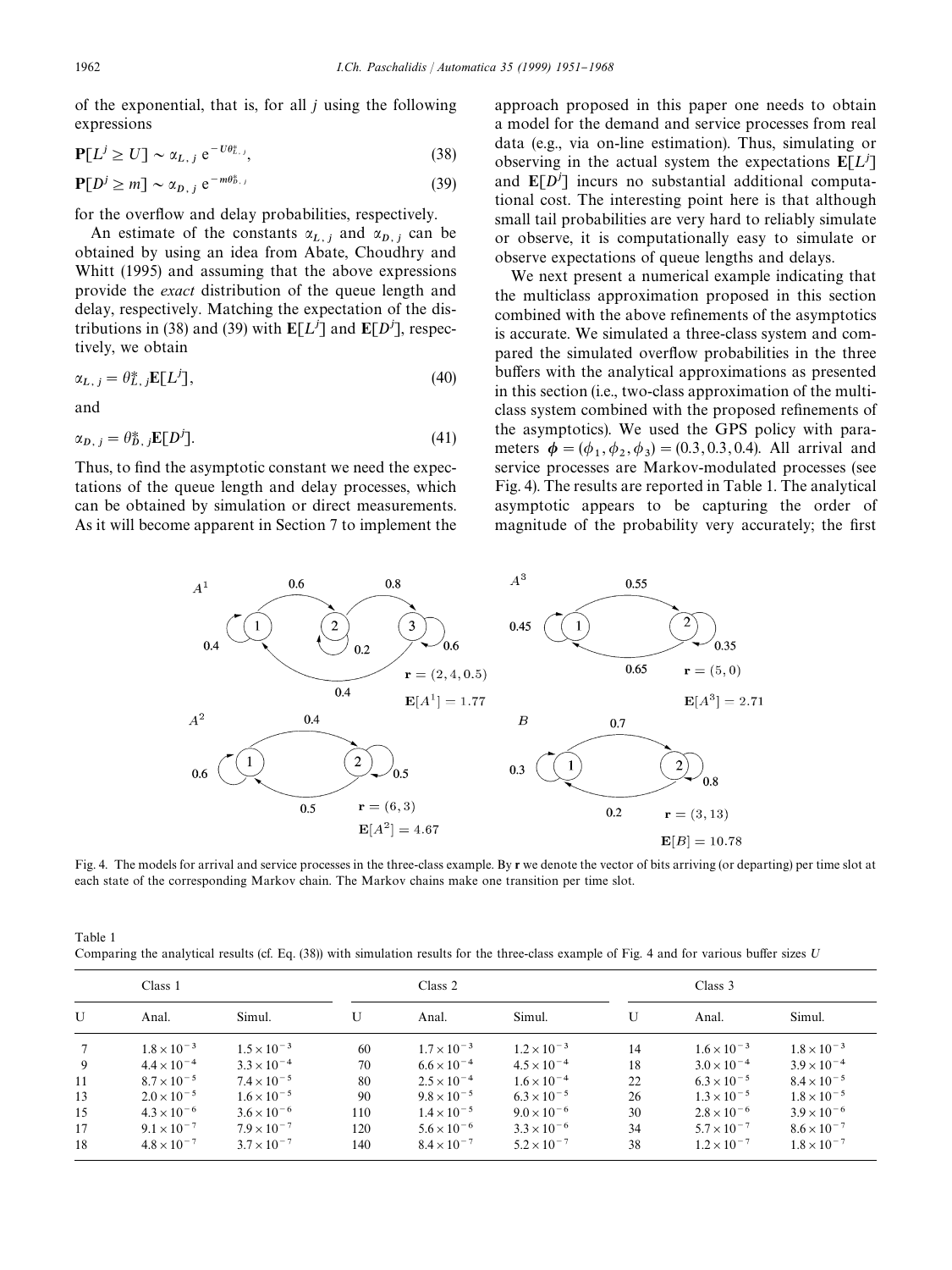significant digit also appears to be close to the simulated value. Since the asymptotic for the delay probability is similar in nature we expect that it has similar accuracy.

## 7. Admission control

In this section we propose an admission control approach based on the performance analysis results developed so far. The objective is to develop a *call admission algorithm* that provides both *loss* and *delay* per class QoS guarantees.

Consider the architecture of Fig. 1 and recall the notation introduced in Section 3. With  $N_j$  class *j* calls admitted, the aggregate arrival process  $A<sup>j</sup>$  in the *j*th buffer  $Q<sup>j</sup>$  is characterized by  $\Lambda_{A}(\theta) = N_j \Lambda_{\tilde{A}}(\theta)$ , for all  $\theta$  and *j*. To make things simpler, let us assume that the service process is deterministic with rate *c* bits/s (b/s), although our analytical results allow us to handle stochastic capacities. Notice that  $\Lambda_B(\theta) = c\theta$  for all  $\theta$ . The objective is to satisfy the QoS constraints in Eqs. (6) and(7).

The admission controller has the freedom to:

- (1) select the appropriate buffer sizes  $U_j$ , and
- (2) restrict the number of admitted calls,

in order to guarantee these QoS constraints. We next argue that the appropriate buffer sizes are  $U_j = cD_{\text{max}}^j$ . Consider first setting  $U_j$  to a value larger than  $cD_{\text{max}}^j$ . This implies that the system will be accepting bits for transmission that require more than  $D_{\text{max}}^j$  to clear their corresponding buffer *j*. Such bits severely degrade the performance, therefore, they are of no use in the receiving end and could be discarded up front. Consider next setting the buffer to a value smaller than  $cD_{\text{max}}^j$ . This implies that the system will be "blindly" discarding bits that have a possibility of clearing their corresponding buffer *j* within  $D_{\text{max}}^j$  of their arrival,<sup>2</sup> i.e., without checking whether the given QoS constraints are satisfied or not. We therefore, choose to set buffer sizes to  $U_j = cD_{\text{max}}^j$ , for all *j*, and leave to the admission controller to enforce the QoS constraints. Of course, if the cost to accommodate these buffer requirements is an issue, one can alternatively select a fraction of the proposed buffer sizes at some potential efficiency cost.

Hereafter, as we have indicated in Section 3 we will use our analytical results developed for the infinite buffer system, although we are in reality dealing with a finite buffer system. We have argued in Section 3 that the level crossing probability in the infinite buffer system, which we have analytically estimated, closely approximates the loss probability in the finite buffer system (in the exponential scale we are considering in this paper). Moreover, the delay probability in the infinite buffer system is

a tight upper bound (in the exponential scale) on the delay probability in the finite buffer system, which implies that we can guarantee the latter by guaranteeing the former.

A useful observation is that with buffer sizes at  $U_j = cD_{\text{max}}^j$  the event  $L^j \ge U_j$  implies the event  $D^j \geq D_{\text{max}}^j$ , thus,

$$
\mathbf{P}[L^{j} \ge U_{j}] \le \mathbf{P}[D^{j} \ge D_{\text{max}}^{j}], \quad j = 1, 2, ..., M. \tag{42}
$$

Hence, to provide the QoS guarantees<sup>3</sup> we only need to guarantee the delay probability constraint (Eq. (7)). Using the asymptotic in (39), we can ensure the delay QoS constraint in (7) if and only if  $\theta_{D,j}^* \geq \delta_D^j$ , where  $\delta_{\boldsymbol{D}}^j \triangleq -\log(\delta_j/\alpha_{\boldsymbol{D}}, j)/D_{\max}^j$ .

We proceed with defining the notion of admission region. Let  $\phi = (\phi_1, \dots, \phi_M)$ , and  $\mathbf{N} = (N_1, \dots, N_M)$ .

**Definition 9.** We will call *admission region* for the system of Fig. 1 operated under the GPS policy the set

$$
\mathscr{A} \triangleq \left\{ (\boldsymbol{\phi}, \mathbf{N}) \, | \, \phi_j \in [0, 1], \sum_{j=1}^{M} \phi_j = 1, N_j \in \mathbb{N}_+, \right.
$$

$$
\theta_{D, j}^* \geq \delta_D^j, j = 1, \dots, M \right\}
$$

If a vector  $(\phi, N) \in \mathcal{A}$ , we can ensure that the delay  $QoS$  constraint (7) is satisfied, and by virtue of (42), the loss QoS constraint (6) is satisfied as well.

Based on this definition, the proposed *admission control algorithm* takes the following form: (assume without loss of generality a class 1 call request)

if there exists  $\phi$  such that  $(\phi, N + e_1) \in \mathcal{A}$ then *accept*; else *reject*; end,

where  $e_1 = (1, 0, \dots, 0)$ .

An issue of practical interest is whether admission decisions can be taken in a very short period of time (e.g., on the order of seconds) from the time admission requests are placed (we will refer to this as *real-time* operation). We expect the calculations required to determine the admission region to be computationally burdensome, depending on the complexity of the arrival model (recall a nonlinear optimization problem has to be solved to determine  $\theta_{D, j}^*$ ). When an adequate traffic model for the arrival processes is available these calculations can be

 $2$  Note that this depends on what happens in the other buffers.

<sup>&</sup>lt;sup>3</sup> If smaller buffer sizes are used then one needs to enforce both the overflow and delay QoS constraints, which can be done by using the overflow analytical result in addition to the one for delay which is used here.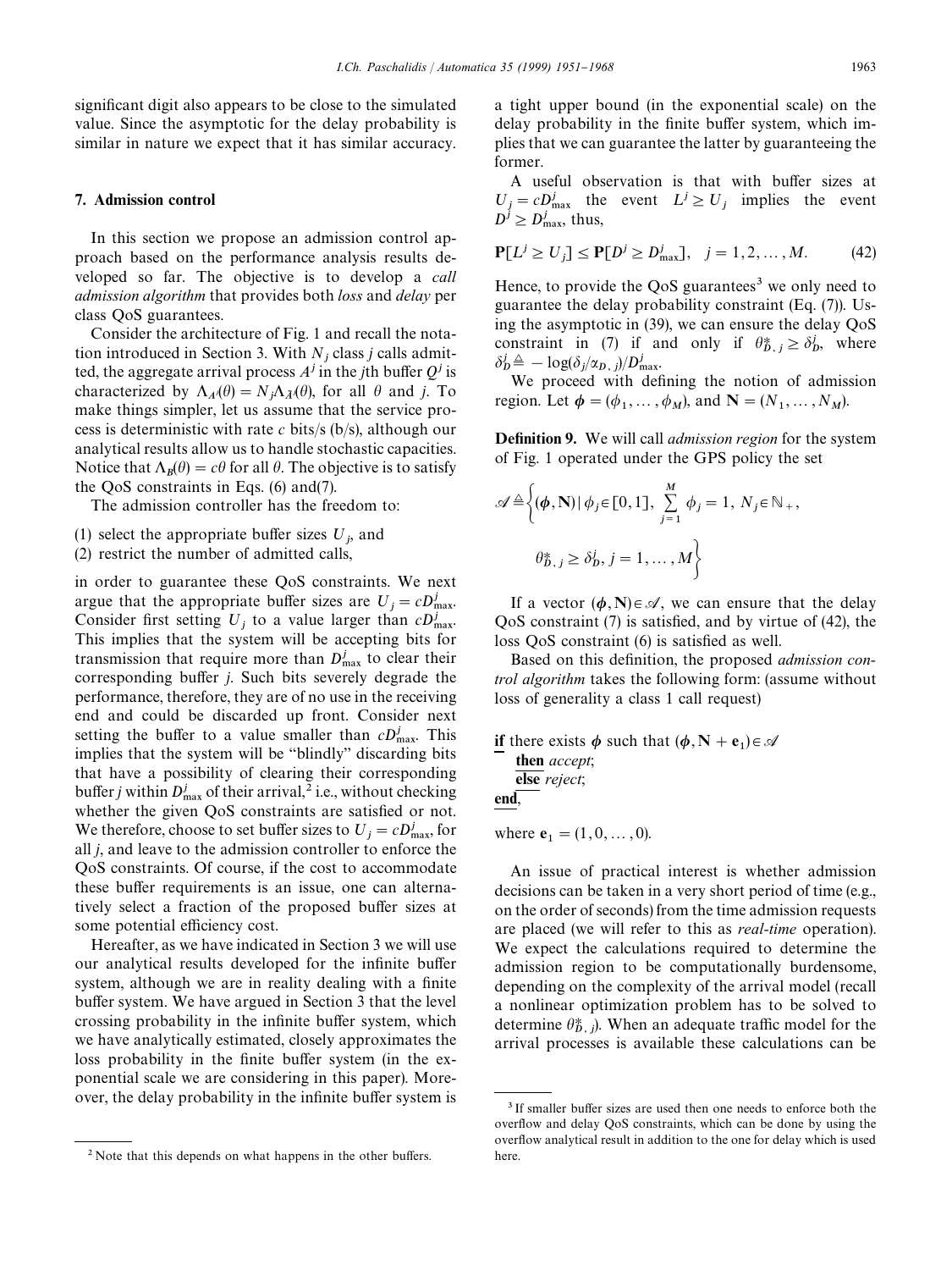performed off-line. Then, the admission control algorithm reduces to a simple look-up-table operation, which can be performed in real-time. However, such a traffic model is rarely available a priori, and has to be estimated from the actual traffic data in an on-line fashion. In this case, if we were to recalculate the admission region with every call request we would not have a real-time implementation. To remedy this we propose to avoid repeating these calculations so frequently. Instead, the system can store an appropriate description of the admission region and update it periodically. More specifically, admission decisions will be made in real-time by look-up-table operations based on the most current version of the admission region. The traffic model and the admission region can be updated in a longer time scale (e.g., on the order of minutes) than the one in which admission decisions will be taken.

We note here that traffic statistics are typically nonstationary in practice. We implicitly assume (and this can be validated from real observations in Duffield, Lewis, O'Connell, Russel & Toomey, 1994) that these statistics change in a much longer time scale (e.g., on the order of hours) than the one considered above. This justifies our approach of using steady-state analytical results for quantifying QoS.

# *7.1. The admission region*: *an example*

Next, we provide an example of the admission region for two classes of traffic with traffic and QoS parameters given by Table 2.We will use this example to illustrate some of the advantages of the proposed approach, namely, that providing class-specific QoS guarantees leads to significant efficiency gains when compared to simpler "effective bandwidth" rules.

In this example, both classes of traffic conform to an *ON-OFF model*. Traffic is generated according to a continuous-time Markov process, with embedded Markov chain depicted in Fig. 5. In the ON state, traffic is produced with a constant rate of  $p$  bits/sec (b/s). We refer to this as the *peak rate*. In the OFF state no traffic is generated. The traffic source stays in the ON state a fraction  $a/(a + b)$  of the time and for an expected number of  $1/b$ transitions of the embedded Markov chain. It generates

traffic with an average rate of  $pa/(a + b)$  b/s. The capacity of the server is 135 Mb/s.

A few comments about the traffic and QoS parameters are in order. Class 1 traffic has parameters which are typical of a video-conferencing call which consists of the transmission of relatively low activity scenes (people sitting around a table). As a consequence the peak rate is close to the average rate. Class 2 traffic is more typical of a bursty video call (e.g., action movie). To put  $D_{\text{max}}$  into perspective, with a packet size of 53 bytes (size of an ATM cell) and with a 64 Kb/s rate for voice, the packetization delay is about 6 ms (for a discussion of typical QoS parameters see Hsu & Walrand, 1995).

Fig. 6 depicts the admission region for this particular example. For every fixed  $\phi_1$  and  $N_1$  we plot the maximum allowed number of class 2 calls,  $N_2$ , such that  $(\phi, N) \in \mathcal{A}$ , i.e., as long as we operate the system under the plotted surface, the QoS constraints are satisfied. In Fig. 8 we show "waterfall" plots of the admission region to better depict the shape of the region for  $N_1$  constant and for  $\phi_1$  constant (first and second plot in Fig. 8, respectively).

# *7.1.1. Comparisons with alternative approaches*

Let us now compare the admission region generated here with (a) peak rate-based allocation, and (b) effective bandwidth-based allocation. In (a) we take a worst-case view and treat each source as if it is always transmitting with its peak rate. Hence, to guarantee absolutely no losses and no delays, the system should admit calls to satisfy  $2N_1 + 10N_2 \le 135$  (recall that the peak rates for the two service classes are 2 and 10 Mb/s, and the capacity 135 Mb/s). In (b) both classes are fed to a single buffer, hence, the QoS they receive is identical and is determined by the overflow and delay probability in this buffer. As a result, we need to enforce the most stringent QoS guarantees among the two classes, that is,  $D_{\text{max}} = 10$ ms (due to class 1) and  $\delta = 10^{-9}$  (due to class 2). With these parameters, the single-class version of our admission control approach reduces to the effective bandwidth-based allocation. All three approaches are compared in Fig. 7. It is evident that peak-rate allocation can be dramatically inefficient. Moreover, providing class-specific guarantees leads to significant gain in

Table 2

Traffic Parameters for the ON-OFF model.  $E[t_{ON}]$  denotes the expected amount of time that the traffic source stays in the ON state. For both classes of traffic it can be easily verified that the embedded Markov chain makes one transition every 1 msec (ms)

|        | Traffic parameters |                |                              |      |      |                    | QoS parameters |  |
|--------|--------------------|----------------|------------------------------|------|------|--------------------|----------------|--|
|        | Peak<br>(Mb/s)     | Avg.<br>(Mb/s) | $\mathbf{E}[t_{ON}]$<br>(ms) | a    | h    | $D_{\max}$<br>(ms) | $\partial$     |  |
| Type 1 | 2                  |                | 25                           | 0.04 | 0.04 | 10                 | $10^{-6}$      |  |
| Type 2 | 10                 |                |                              | 0.05 | 0.2  | 30                 | $10^{-9}$      |  |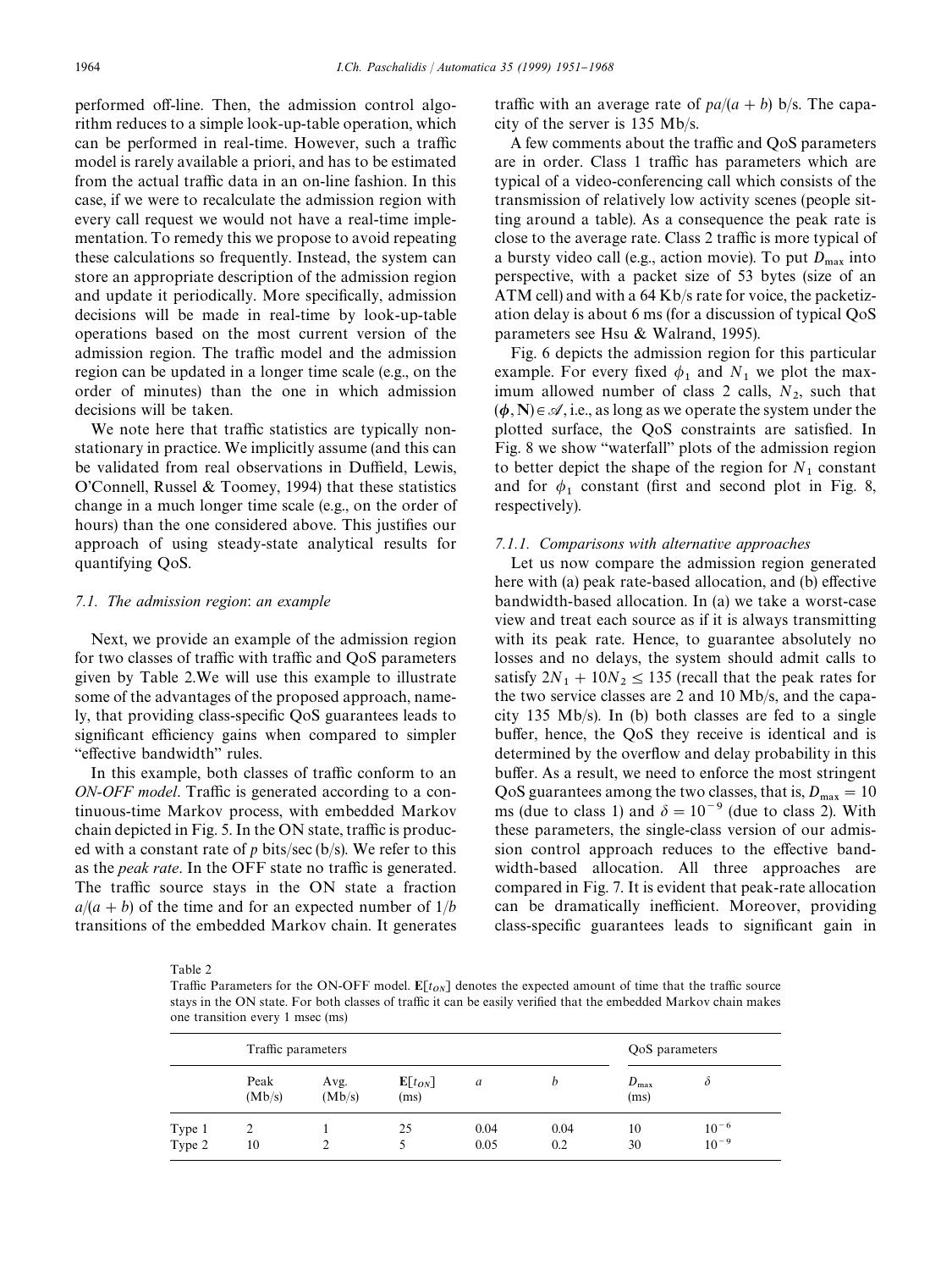

Fig. 5. The ON-OFF source model.



Fig. 6. The admission region for the traffic model and parameters of Section 7.1.



Fig. 7. Comparison with alternative approaches. The curve referred to as "class specific" in the figure is obtained by considering the surface in Fig. 6 and maximizing  $N_2$  over  $\phi_1$  for each value of  $N_1$ .

efficiency over the effective bandwidth rule. The price to pay is additional complexity. Note, that the "class speci-fic" curve in Fig. 6 is *no longer linear*, as the "effective" bandwidth" curve.

Some further observations on the structure of the admission region are in order. Recall that the admission region is defined to satisfy both constraints

$$
\theta_D^* \ge \delta_D^1,\tag{43}
$$

$$
\theta_D^* \ge \delta_D^2. \tag{44}
$$

Consider the first plot of Fig. 8. Notice that for small values of  $N_1$ , the maximum allowed  $N_2$  is non-decreasing as  $\phi_1$  increases in [0,1]. To explain this, notice that for large  $\phi_1$  we favor class 1 calls and since these are few constraint (43) is not tight. The maximum allowed  $N_2$  is set such that (44) is tight. The situation stays the same (i.e., maximum allowed  $N_2$  stays constant) as we decrease  $\phi_1$  until some threshold value  $\phi_1^*$  at which (43) gets tight. For smaller  $\phi_1$  than  $\phi_1^*$ , and since we keep  $N_1$  fixed, to accommodate class 1 calls (i.e., satisfy (43)) we need to decrease  $N_2$ . An antipodal phenomenon, in the same plot, is occurring for large values of  $N_1$ . For small values of  $\phi_1$ , (43) is tight while (44) is not. Increasing  $\phi_1$  more than some threshold value  $\phi_1^*$  makes (44) tight and thus we can guarantee the QoS constraints only by dropping the maximum allowed  $N_2$ .

Let us now turn our attention to the second plot in Fig. 8, which depicts cross sections of the admission region for  $\phi_1$  fixed. Consider cross sections around  $\phi_1 = 0.2$  to make the discussion clearer. We can distinguish roughly three regions: (a) small values of  $N_1$ , (b) moderate values of  $N_1$ , and (c) large values of  $N_1$ . In region (a) the maximum allowed  $N_2$  drops almost linearly as we increase  $N_1$ . This is occurring because in this region (43) is not tight while (44) is tight and the only way to increase  $N_1$ , without compromising the quality of class 2 calls, is to decrease  $N_2$ . The decrease is roughly linear for the following reason: in this region the dominant congestion event is large delays in the second buffer, which are occurring according to the scenario depicted in Fig. 3(a). Recall that large delays are occurring because the second buffer builds up in the first part of that path (interval  $[-1 - T, -1]$  with the notation there). Since according to that path the first buffer stays roughly empty the second buffer gets capacity of  $c - N_1 y_1$ , where  $y_1$  is the most likely arrival rate of class 1 calls during periods of congestion in the second buffer  $(y_1)$  is the solution of an optimization problem similar to the one appearing in Eq. (24)). To have (44) tight, this capacity should be equal to  $N_2y_2$ , where  $y_2$  is the most likely arrival rate of class 2 calls during periods of congestion in the second buffer. Thus  $N_2 = (c - N_1 y_1)/y_2$  which is linear in  $N_1$ . Now, from region (a), as we keep increasing  $N_1$  we enter region (b). Still (43) is not tight, however the most likely way that the second buffer generates large delays becomes the scenario of Fig. 3(d), that is by building up the first buffer also. This means that the first buffer requires capacity  $\phi_1 c$  and to accommodate type 2 calls we have decreased their number such that they are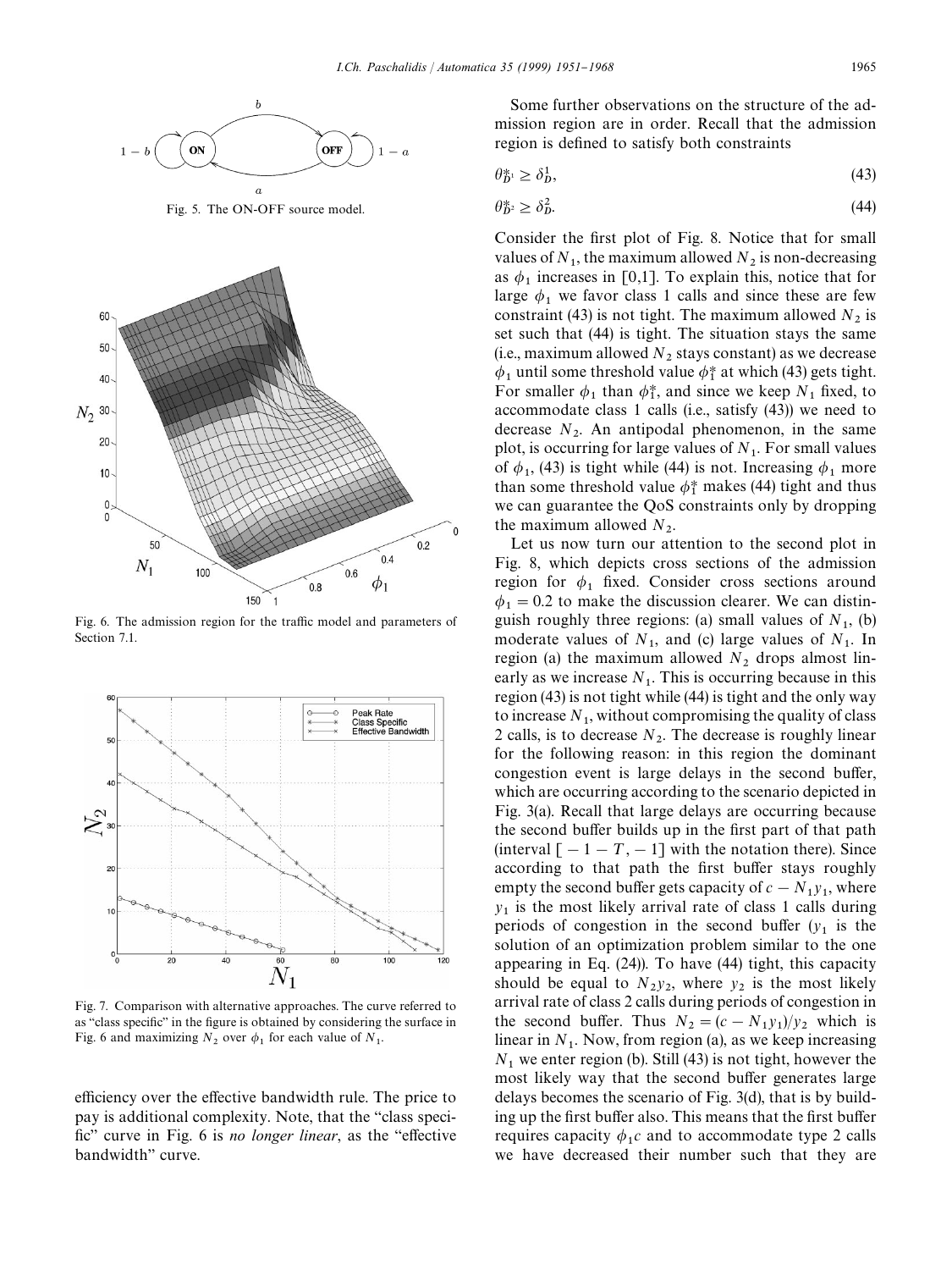

Fig. 8. Waterfall plots of the admission region for the traffic model and parameters of Section 7.1. The first (left) plot depicts how  $N_2$  is changing with  $\phi_1$  for several values of  $N_1$ . The second (right) plot depicts how  $N_2$  is changing with  $N_1$  for several values of  $\phi_1$ .

satisfied with capacity  $\phi_2 c$ . We can therefore increase  $N_1$  even more, until we make (43) tight, without having to decrease  $N_2$  (notice that in region (b)  $N_2$  is roughly constant). When (43) becomes tight we enter region (c) and the only way to further increase  $N_1$  is to drop  $N_2$ . The drop is roughly linear for a similar reason to the one explained above. The discussion extends to other values of  $\phi_1$  away from  $\phi_1 = 0.2$ , with the three regions mentioned above degenerating to two (see that for  $\phi_1$  around 1 we can distinguish only regions (a) and (b)).

## 8. End-to-end QoS guarantees

So far, in this paper, we have been considering the case of a single node. It is of course of interest to apply these control mechanisms in a *network environment* to provide *end-to-end* QoS guarantees.

Towards this goal, one possible direction is to develop performance analysis results for multiclass networks and to incorporate them in admission control decisions. There are both technical and practical problems with this approach. On the technical side, the network problem appears to be particularly hard, since in essence it is needed to obtain distributions of queue lengths and delays in a multiclass network of  $G/G/1$  queues. This has been accomplished in single-class acyclic networks (Bertsimas, Paschalidis & Tsitsiklis, 1998b; Chang, 1995). Related work is reported in de Veciana, Courcoubetis and Walrand (1993) and Ganesh and Anantharam (1996). The multiclass case, however, appears much harder and no LDP results exist (in fact, some negative results have been reported in Ganesh & O'Connell, 1998). On the practical side, a network mechanism has to scale to the full range of speeds and administrative domains that communication networks (such as the Internet) span. Moreover, to ensure reliability and high-speed forwarding minimal "state" information should be kept at the

internal nodes. This seems to suggest that sophisticated control mechanisms should be pushed at the edges (Jacobson, 1998).

In this light, the capacity of the node (equal to a constant *c* in the development of the admission control mechanism in Section 7) can be viewed as the capacity of a fixed bandwidth "pipe" (*virtual path*  $-VP$  in ATM terminology) from origin to destination.<sup>4</sup> Buffering and admission control are done only at the edge of the network. This scheme, where control is pushed at the edge of the network, is *simple* to implement since it only requires from the network the ability to allocate fixed bandwidth " $\text{pipes}$ ".<sup>5</sup>

# 9. Conclusions

We have proposed a large deviations-based approach to QoS provisioning in multimedia communication networks. These networks carry a diverse set of applications at a variety of QoS grades. Since, "per-flow" QoS provisioning and accounting is not scalable in large network environments, applications are aggregated in a number of service classes. The emphasis of the proposed approach is to attend to the particular QoS needs of each class and provide class-dependent QoS guarantees.

We formulated the performance analysis problem of estimating overflow and delay probabilities as optimal control problems. The solution to these problems provided both the asymptotic exponent and a

<sup>&</sup>lt;sup>4</sup> In fact, the capacity of the "pipe" can vary with time but in a longer time scale than call admission decisions, hence can be taken constant for these decisions.

<sup>5</sup>This capability is available both in ATM networks and can be done in the Internet (see Jacobson, 1998 on implementing "virtual leased lines").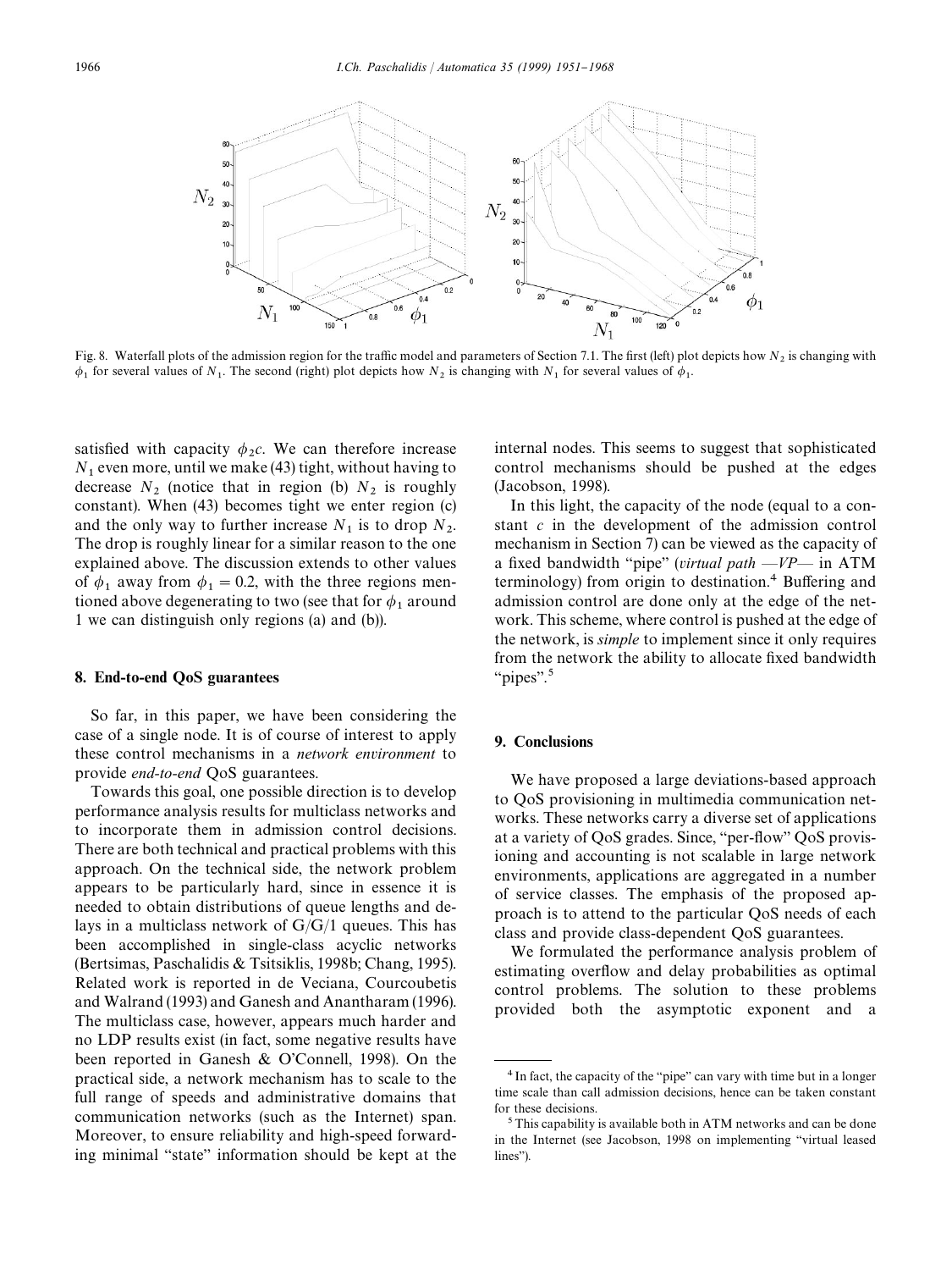characterization of the most-likely path for overflows or delays. The proposed admission control approach uses these performance analysis results. We demonstrated through examples that providing class-specific QoS guarantees can lead to significant gains in efficiency compared with worst-case and effective-bandwidth schemes. This comes at the expense of increased complexity. In summary: diversity is efficient but harder to achieve.

## Acknowledgements

I would like to thank Dimitris Bertsimas and John Tsitsiklis for some helpful discussions on this topic.

### **References**

- Abate, J., Choudhury, G. L., & Whitt, W. (1995). Exponential approximations for tail probabilities in queues, I: Waiting times. *Operations Research*, 43(5), 885-901.
- Bertsimas, D., Paschalidis, I. Ch., & Tsitsiklis, J. N. (1997). *Large deviations analysis of the generalized processor sharing policy.* Technical Report MNS-97-108, Department of Manufacturing Engineering, Boston University, June 1997; Revised 1999. *Queueing Systems*, in press.
- Bertsimas, D., Paschalidis, I. Ch., & Tsitsiklis, J. N. (1998a). Asymptotic buffer overflow probabilities in multiclass multiplexers: An optimal control approach. *IEEE Transactions on Automatic Control*, *43*(3),  $315 - 335$ .
- Bertsimas, D., Paschalidis, I. Ch., & Tsitsiklis, J. N. (1998b). On the large deviations behaviour of acyclic networks of G/G/1 queues. *The Annals of Applied Probability*,  $8(4)$ , 1027-1069.
- Bucklew, J. A. (1990). *Large deviation techniques in decision, simulation, and estimation.* New York: Wiley.
- Chang, C. S. (1994). Stability, queue length and delay of deterministic and stochastic queueing networks. *IEEE Transactions on Automatic Control*, 39(5), 913-931.
- Chang, C. S. (1995). Sample path large deviations and intree networks. *Queueing Systems*, 20, 7-36.
- Courcoubetis, C., & Weber, R. (1995a). Effective bandwidths for stationary sources. *Probability in the Engineering and Information Sciences*, 9, 285-296.
- Courcoubetis, C., & Weber, R. (1995b). *Estimation of overflow probabilities for state-dependent service of traffic streams with dedicated buffers*. Talk at the RSS Workshop in Stochastic Networks, Edinburgh, UK.
- Cramér, H. (1938). Sûr un nouveau théorème-limite de la théorie des probabilités. In *Actualités Scientifiques et Industrielles, Colloque consacré à la théorie des probabilités*, vol. 736 (pp. 5-23). Paris: Hermann.
- Cruz, R. L. (1991a). A calculus for network delay, Part I: Network elements in isolation. *IEEE Transactions on Information Theory*, 37(1), 114-131.
- Cruz, R. L. (1991b). A calculus for network delay, Part II: Network analysis. *IEEE Transactions on Information Theory*,  $37(1)$ ,  $132-141$ .
- de Veciana, G., Courcoubetis, C., & Walrand, J. (1993). Decoupling bandwidths for networks: A decomposition approach to resource management. Memorandum, Electronics Research Laboratory, University of California, Berkeley.
- de Veciana, G., & Kesidis, G. (1995). Bandwidth allocation for multiple qualities of service using generalized processor sharing. *IEEE Transactions on Information Theory*, *42*(1).
- de Veciana, G., & Walrand, J. (1995). Effective bandwidths: Call admission, traffic policing & filtering for ATM networks. *Queueing Systems*, 20, 37-59.
- Dembo, A., & Zajic, T. (1995). Large deviations: From empirical mean and measure to partial sums processes. *Stochastic Processes and Applications*, 57, 191-224.
- Dembo, A., & Zeitouni, O. (1993). *Large deviations techniques and applications.* Jones and Bartlett.
- Demers, A., Keshav, S., & Shenker, S. (1990). Analysis and simulation of a fair queueing algorithm. *Journal of Internetworking: Research and Experience*, *1*, 3-26.
- Duffield, N. G., Lewis, J. T., O'Connell, N., Russell, R., & Toomey, F., (1994). Statistical issues raised by the Bellcore data. *Proceedings of 11th IEE UK teletraffic Symposium*, Cambridge, UK, March 1994. London: IEE.
- Dupuis, P., & Ramanan, K. (1997a). *Convex duality and the Skorokhod problem.* Technical Report, Division of Applied Mathematics, Brown University.
- Dupuis, P., & Ramanan, K. (1997b), *A Skorokhod problem formulation and large deviation analysis of a processor sharing model.* Technical Report, Division of Applied Mathematics, Brown University.
- Ellis, R. (1984). Large deviations for a general class of random vectors. *Annals of Probability*, 12, 1-12.
- Elwalid, A. I., & Mitra, D. (1993). Effective bandwidth of general Markovian traffic sources and admission control of high speed networks. *IEEE*/*ACM Transactions* on Networking, *1*(3), 329-343.
- Elwalid, A. I., & Mitra, D. (1995). Analysis, approximations and admission control of a multiple-service multiplexing system with priorities. *Proceedings of the INFOCOM.*
- Ganesh, A., & Anantharam, V. (1996). Stationary tail probabilities in exponential server tandems with renewal arrivals. *Queueing Systems*, 22, 203-248.
- Ganesh, A., & O'Connell, N. (1998). The linear geodesic property is not generally preserved by a FIFO queue. *The Annals of Applied Probability*,  $8(1)$ ,  $98-111$ .
- Gärtner, J. (1977). On large deviations from the invariant measure. *Theory of Applied Probability*, 22, 24-39.
- Gibbens, R. J., & Hunt, P. J. (1991). Effective bandwidths for the multi-type UAS channel. *Queueing Systems*, 9, 17-28.
- Glynn, P. W., & Whitt, W. (1994). Logarithmic asymptotics for steadystate tail probabilities in a single-server queue. *Journal of Applied Probability*, 31A, 131-156.
- Guérin, R., Ahmadi, H., & Naghshineh, M. (1991). Equivalent capacity and its applications to bandwidth allocation in high-speed networks. *IEEE Journal on Selected Areas in Communications*, *9*, 968-981
- Hsu, I., & Walrand, J. (1995). Admission control for ATM networks. In *Proceedings IMA workshop on stochastic networks*, *Volumes in mathematics and its applications*, vol. 71 (pp. 411-427). IMA, Berlin: Springer.
- Hui, J. Y. (1988). Resource allocation for broadband networks. *IEEE Journal on Selected Areas in Communications*,  $6(9)$ , 1598-1608.
- Jacobson, V. (1998). *Differentiated services for the internet*. Talk given at the Internet2 Joint Applications/Engineering QoS Workshop, Santa Clara, CA, May 1998.
- Kelly, F. P. (1991). Effective bandwidths at multi-class queues. *Queueing Systems*, 9, 5-16.
- Kelly, F. P. (1996). Notes on effective bandwidths. In S. Zachary, I. B. Ziedins, & F. P. Kelly, *Stochastic networks: Theory and applications*, vol. 9 (pp. 141-168). Oxford: Oxford University Press.
- Kesidis, G., Walrand, J., & Chang, C. S. (1993). Effective bandwidths for multiclass Markov #uids and other ATM sources. *IEEE*/*ACM Transactions on Networking*,  $I(4)$ , 424-428.
- Massoulié, L. (1998). *Large deviations estimates for polling and weighted fair queueing service systems.* Technical Report, France Télécom-CNET.